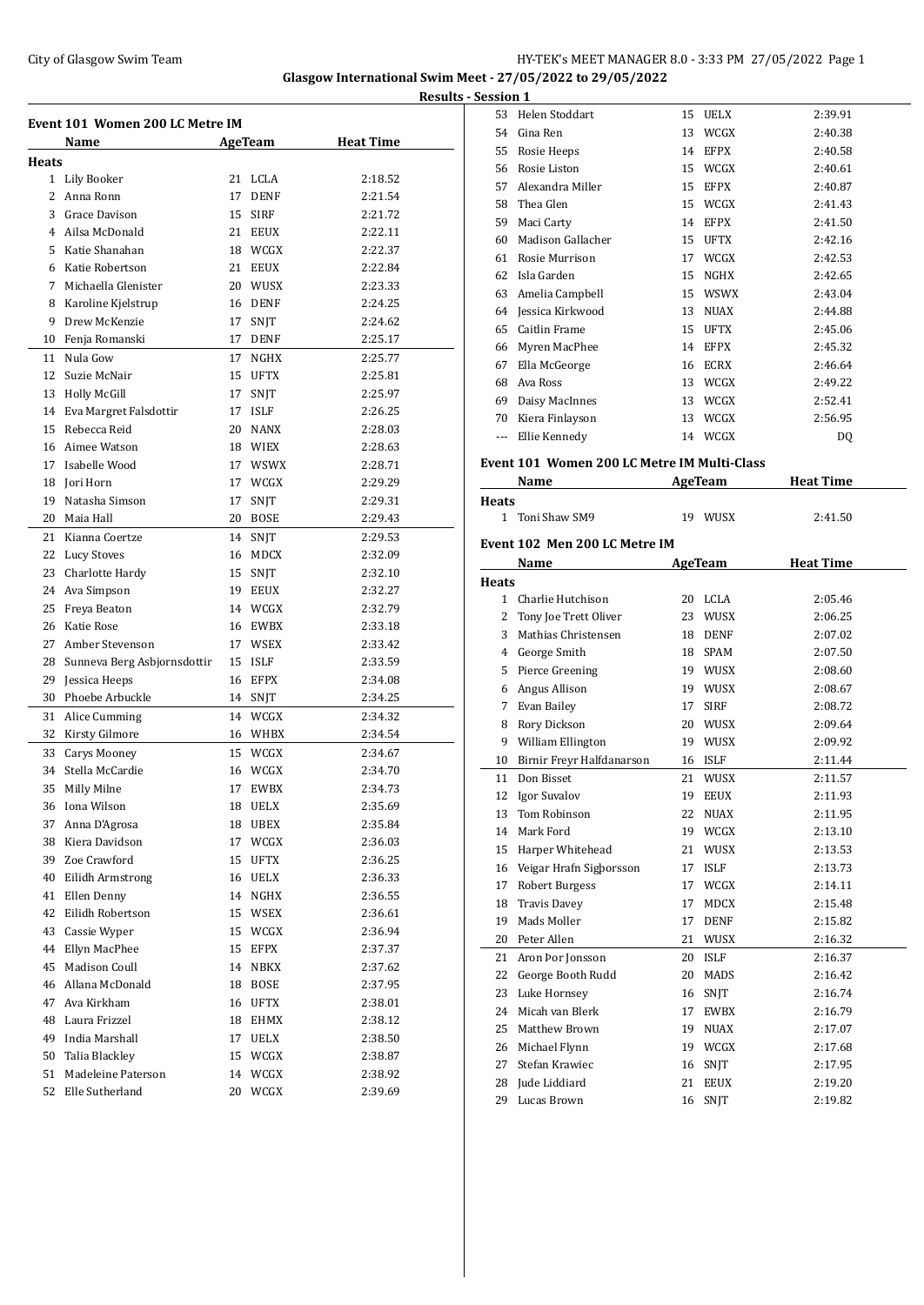|                                                      | Heats  (Event 102 Men 200 LC Metre IM) |    |                |                  |  |  |  |
|------------------------------------------------------|----------------------------------------|----|----------------|------------------|--|--|--|
|                                                      | Name                                   |    | <b>AgeTeam</b> | <b>Heat Time</b> |  |  |  |
| 30                                                   | Andrew Arthur                          |    | 20 WUSX        | 2:19.97          |  |  |  |
| 31                                                   | Ben McLaughlin                         | 16 | NGHX           | 2:20.05          |  |  |  |
| 32                                                   | Jake Holmes                            |    | 16 WCGX        | 2:20.61          |  |  |  |
| 33                                                   | Fraser Tetlow                          |    | 16 NGHX        | 2:20.78          |  |  |  |
|                                                      | 34 Kai Connolly                        | 15 | SNJT           | 2:21.21          |  |  |  |
| 35                                                   | Greg Hall                              |    | 15 NUAX        | 2:22.06          |  |  |  |
| 36                                                   | Matthew McMillan                       |    | 16 SNJT        | 2:22.72          |  |  |  |
|                                                      | 37 Luke Porteous                       |    | 18 UELX        | 2:23.53          |  |  |  |
|                                                      | 38 Gregor Ross                         |    | 14 WCGX        | 2:23.58          |  |  |  |
| 39                                                   | Rojus Kringelis                        |    | 15 WBLX        | 2:23.69          |  |  |  |
| 40                                                   | <b>Ionathan Venter</b>                 | 19 | MPCX           | 2:24.34          |  |  |  |
| 41                                                   | Fraser MacIntosh                       |    | 16 WEKX        | 2:24.77          |  |  |  |
|                                                      | 42 Lukas Johnson                       | 15 | <b>NUAX</b>    | 2:24.88          |  |  |  |
| 43                                                   | Logan Vandermeulen                     |    | 15 WSWX        | 2:25.12          |  |  |  |
|                                                      | 44 Owen Williamson                     |    | 17 UELX        | 2:25.28          |  |  |  |
| 45                                                   | Guy Semple                             |    | 18 EWBX        | 2:25.36          |  |  |  |
|                                                      | 46 Lewis Gibson                        |    | 14 WNAX        | 2:25.45          |  |  |  |
| 47                                                   | Kyle Mitchell                          |    | 16 NGHX        | 2:25.47          |  |  |  |
| 48                                                   | Ethan Stewart                          |    | 16 WHBX        | 2:25.75          |  |  |  |
| 49                                                   | Swaleh Talib                           |    | 22 WUSX        | 2:25.81          |  |  |  |
| 50                                                   | Connor Stewart                         |    | 17 WSWX        | 2:25.92          |  |  |  |
|                                                      | 51 Jack Mitchell                       |    | 16 NUAX        | 2:26.48          |  |  |  |
|                                                      | 52 Connor Mitchell                     |    | 15 EWBX        | 2:26.56          |  |  |  |
| 53                                                   | Keane Smith                            |    | 17 WAMX        | 2:27.07          |  |  |  |
| 54                                                   | Dan Hall                               | 15 | NUAX           | 2:27.37          |  |  |  |
| 55                                                   | Marcus Blake                           | 15 | WCGX           | 2:27.46          |  |  |  |
|                                                      | 56 David Landman                       |    | 15 WCGX        | 2:27.48          |  |  |  |
| 57                                                   | Kyle Wong                              |    | 16 WCGX        | 2:28.64          |  |  |  |
|                                                      | 58 Cameron Gill                        | 15 | <b>UFTX</b>    | 2:29.14          |  |  |  |
|                                                      | 59 Fraser McKane                       |    | 29 ESIX        |                  |  |  |  |
|                                                      |                                        |    |                | 2:29.52          |  |  |  |
| 60                                                   | Oliver Cartwright                      |    | 17 WCGX        | 2:29.74          |  |  |  |
| 61                                                   | Dylan Cashmore                         |    | 17 WSEX        | 2:30.04          |  |  |  |
| 62                                                   | Gregor Skinner                         |    | 16 UFTX        | 2:30.36          |  |  |  |
|                                                      | 63 Alex Black                          |    | 16 UFTX        | 2:30.44          |  |  |  |
|                                                      | 64 Finn Longmore                       |    | 19 ECAV        | 2:31.17          |  |  |  |
| 65                                                   | Robbie Carlyle                         | 16 | WBLX           | 2:31.19          |  |  |  |
| 66                                                   | Finlay Tsang                           | 15 | WCGX           | 2:31.69          |  |  |  |
| 67                                                   | Jake MacKenzie                         | 17 | NUAX           | 2:32.67          |  |  |  |
| 68                                                   | Oscar Chirnside                        | 14 | NGHX           | 2:33.28          |  |  |  |
|                                                      | 69 Euan Gray                           |    | 16 ECRX        | 2:33.64          |  |  |  |
|                                                      | 70 Logan Scally                        |    | 15 NUAX        | 2:35.23          |  |  |  |
| 71                                                   | Nathan Lilly                           |    | 17 WBLX        | 2:35.35          |  |  |  |
|                                                      | 72 Connor Brierley                     |    | 16 MDCX        | 2:35.48          |  |  |  |
|                                                      | 73 Daniel Hendry                       |    | 13 WCGX        | 2:37.08          |  |  |  |
|                                                      | 74 Liam Johnstone                      |    | 17 UBEX        | 2:37.87          |  |  |  |
|                                                      | 75 Cole Morrison                       |    | 16 WSWX        | 2:38.64          |  |  |  |
|                                                      | 76 Aran Machin                         |    | 12 WCGX        | 2:40.74          |  |  |  |
|                                                      | 77 Kyle Connolly                       |    | 13 WCGX        | 2:41.24          |  |  |  |
| $\sim$ $\sim$ $\sim$                                 | Ruairi McKinnon                        |    | 18 SNJT        | DQ               |  |  |  |
|                                                      |                                        |    |                |                  |  |  |  |
| Event 102 Men 200 LC Metre IM Multi-Class<br>AgeTeam |                                        |    |                |                  |  |  |  |
|                                                      | Name                                   |    |                | <b>Heat Time</b> |  |  |  |
| <b>Heats</b>                                         | --- Louis Lawlor SM14                  | 20 |                |                  |  |  |  |
|                                                      |                                        |    | WCGX           | DQ               |  |  |  |

| Event 103 Women 100 LC Metre Butterfly |                          |    |                |                  |  |  |  |
|----------------------------------------|--------------------------|----|----------------|------------------|--|--|--|
|                                        | Name                     |    | AgeTeam        | <b>Heat Time</b> |  |  |  |
| <b>Heats</b>                           |                          |    |                |                  |  |  |  |
|                                        | 1 Keanna MacInnes        |    | 21 WUSX        | 59.52            |  |  |  |
| 2                                      | Tain Bruce               | 24 | EEUX           | 1:00.49          |  |  |  |
|                                        | 3 Yasmin Perry           | 21 | <b>NUAX</b>    | 1:00.98          |  |  |  |
|                                        | 4 Ciara Schlosshan       |    | 21 EEUX        | 1:01.40          |  |  |  |
|                                        | 5 Yvonne Brown           |    | 20 NUAX        | 1:01.50          |  |  |  |
|                                        | 6 Martine Damborg        |    | 15 DENF        | 1:01.65          |  |  |  |
|                                        | 7 Maisie Elliot          |    | 19 LCLA        | 1:02.26          |  |  |  |
|                                        | 8 Kristine Nilsson Norby |    | 17 DENF        | 1:02.42          |  |  |  |
|                                        | 9 Lucy Grieve            |    | 18 WSEX        | 1:02.59          |  |  |  |
|                                        | 10 Cecile Helmark        |    | 17 DENF        | 1:02.68          |  |  |  |
|                                        | 11 Schastine Tabor       |    | 17 DENF        | 1:02.82          |  |  |  |
|                                        | 12 Amanda Madsen         | 17 | <b>DENF</b>    | 1:03.32          |  |  |  |
|                                        | 13 Louise Thisted        | 17 | <b>DENF</b>    | 1:03.53          |  |  |  |
|                                        | 14 Kaitlyn Mc Caw        |    | 26 ULSF        | 1:03.72          |  |  |  |
|                                        | 15 Elena Morgan          |    | 20 WUSX        | 1:04.03          |  |  |  |
|                                        | 16 Katherine Bailey      |    | 18 SNJT        | 1:04.24          |  |  |  |
|                                        | 17 Jennifer King         |    | 24 WUSX        | 1:04.29          |  |  |  |
|                                        | 18 Olivia Butler         |    | 19 EEUX        | 1:04.69          |  |  |  |
|                                        | 19 Kirstin Lawrie        | 21 | EEUX           | 1:04.93          |  |  |  |
|                                        | 20 Imara-Bella Thorpe    |    | 21 EEUX        | 1:05.14          |  |  |  |
| 21                                     | Abigail Stemp            |    | 19 EEUX        | 1:05.27          |  |  |  |
|                                        | 22 Lauren Paterson       |    | 19 EEUX        | 1:05.27          |  |  |  |
|                                        | 23 Ailsa McDonald        | 21 | EEUX           | 1:05.36          |  |  |  |
|                                        | 24 Emmie Hutchison       |    | 23 WCGX        | 1:05.79          |  |  |  |
|                                        | 25 Mairi Craig           |    | 18 WSWX        | 1:06.16          |  |  |  |
| 26                                     | Hannah Willis            | 17 | SNJT           | 1:06.44          |  |  |  |
| 27                                     | Coco Croxford            | 14 | SNJT           | 1:06.91          |  |  |  |
|                                        | 28 Jennifer Murray       |    | 19 EEUX        | 1:06.96          |  |  |  |
| 29                                     | Mhairi Swanson           | 23 | NUAX           | 1:07.04          |  |  |  |
|                                        | 30 Kianna Coertze        |    | 14 SNJT        | 1:07.31          |  |  |  |
| 31                                     | Orla MacInnes            | 15 | EHMX           | 1:07.39          |  |  |  |
|                                        | 32 Eve Mair              |    | 18 WSEX        | 1:07.63          |  |  |  |
|                                        | 33 Laura Hodgson         | 17 | SNJT           | 1:07.94          |  |  |  |
|                                        | 34 Nula Gow              | 17 | NGHX           | 1:08.10          |  |  |  |
| 35                                     | Jori Horn                | 17 | WCGX           | 1:08.32          |  |  |  |
|                                        | 36 Helen Stoddart        |    | 15 UELX        | 1:08.44          |  |  |  |
| 37                                     | Freya Beaton             |    | 14 WCGX        | 1:08.72          |  |  |  |
| 38                                     | Rebecca Augier           | 18 | WEKX           | 1:08.76          |  |  |  |
| 39                                     | Madison Coull            | 14 | NBKX           | 1:08.93          |  |  |  |
| 40                                     | <b>Grace Courtney</b>    | 16 | UELX           | 1:08.97          |  |  |  |
| 41                                     | Layla Wedderspoon        | 14 | EHMX           | 1:09.18          |  |  |  |
| 42                                     | Anna D'Agrosa            | 18 | UBEX           | 1:09.28          |  |  |  |
| 43                                     | Jessica Heeps            | 16 | EFPX           | 1:09.32          |  |  |  |
| 44                                     | Rosie Liston             | 15 | WCGX           | 1:09.40          |  |  |  |
| 45                                     | Kirsty Gilmore           | 16 | WHBX           | 1:09.63          |  |  |  |
| 46                                     | Nadja Djurovic           | 15 | <b>ISLF</b>    | 1:09.64          |  |  |  |
| 47                                     | Lucy D'Agrosa            | 16 | $_{\rm{UBEX}}$ | 1:09.82          |  |  |  |
| 48                                     | Lexine McCappin          | 16 | UFTX           | 1:09.95          |  |  |  |
| 49                                     | Ashleigh Drake           | 15 | EWBX           | 1:10.21          |  |  |  |
| 50                                     | Iona Wilson              | 18 | UELX           | 1:10.23          |  |  |  |
| 51                                     | Kristin Mackay           | 14 | EWBX           | 1:10.30          |  |  |  |
| 52                                     | Ellen Denny              | 14 | NGHX           | 1:10.58          |  |  |  |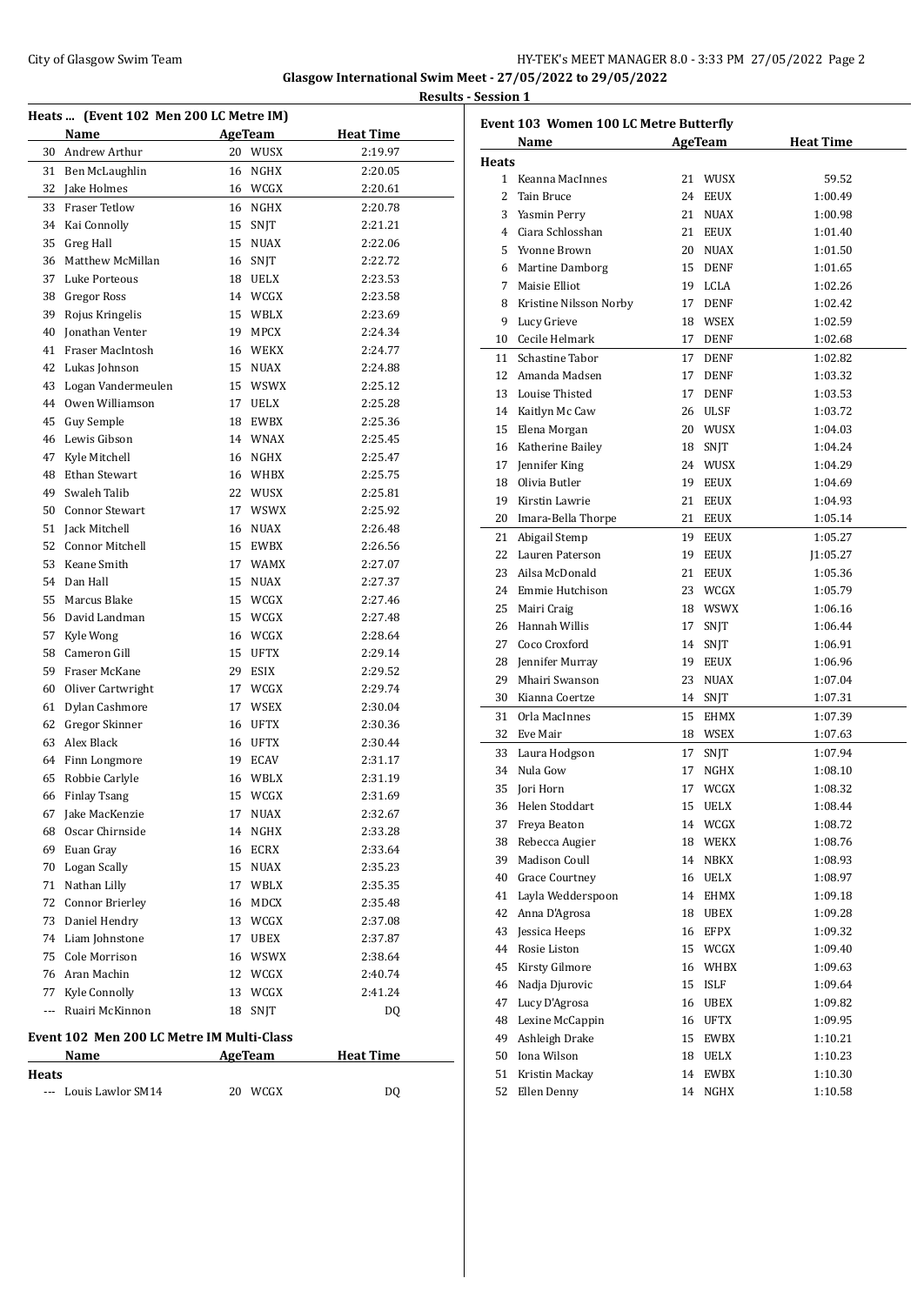#### City of Glasgow Swim Team Team Team Fermion City of Glasgow Swim Team Fermion City of Glasgow Swim Team Fermion City of Glasgow Swim Team Fermion City of Glasgow Swim Team Fermion City of Glasgow Swim Team Fermion City of **Glasgow International Swim Meet - 27/05/2022 to 29/05/2022 Results - Session 1**

| Heats  (Event 103 Women 100 LC Metre Butterfly) |                                                    |    |                |                  |  |  |  |
|-------------------------------------------------|----------------------------------------------------|----|----------------|------------------|--|--|--|
|                                                 | Name                                               |    | <b>AgeTeam</b> | <b>Heat Time</b> |  |  |  |
| 53                                              | Lauren Anderson                                    | 15 | <b>EFPX</b>    | 1:10.69          |  |  |  |
|                                                 | 54 Laura Frizzel                                   | 18 | <b>EHMX</b>    | 1:10.73          |  |  |  |
| 55                                              | Melana Louw                                        | 17 | <b>USAX</b>    | 1:10.80          |  |  |  |
|                                                 | 56 Caitriona Stewart                               | 17 | <b>WDDX</b>    | 1:10.94          |  |  |  |
|                                                 | 57 Emma Finlay                                     | 17 | <b>UELX</b>    | 1:10.96          |  |  |  |
| 58                                              | Madison Gallacher                                  | 15 | <b>UFTX</b>    | 1:11.18          |  |  |  |
| 59                                              | Ella Thatcher-Plant                                |    | 20 EEUX        | 1:11.37          |  |  |  |
| 60                                              | Alexandra Miller                                   |    | 15 EFPX        | 1:11.42          |  |  |  |
| 61                                              | Perrie Scobbie                                     |    | 15 WSWX        | 1:11.63          |  |  |  |
| 62                                              | Milly Milne                                        | 17 | <b>EWBX</b>    | 1:11.64          |  |  |  |
| 63                                              | Georgia Reid                                       |    | 16 WCGX        | 1:11.70          |  |  |  |
| 64                                              | Eva Gordon                                         |    | 15 WSWX        | 1:11.78          |  |  |  |
| 65                                              | Zara Krawiec                                       | 13 | <b>UELX</b>    | 1:11.87          |  |  |  |
| 66                                              | Allana McDonald                                    | 18 | <b>BOSE</b>    | 1:11.91          |  |  |  |
| 67                                              | <b>Emily Riach</b>                                 | 20 | <b>NUAX</b>    | 1:12.22          |  |  |  |
| 68                                              | Emma Leggate                                       |    | 16 WHBX        | 1:12.31          |  |  |  |
| 69                                              | Louise Connell                                     |    | 15 WCGX        | 1:12.37          |  |  |  |
| 70                                              | Holly Lumsden                                      | 17 | <b>EHMX</b>    | 1:12.40          |  |  |  |
| 71                                              | Chloe Mclean                                       | 15 | <b>MDCX</b>    | 1:12.62          |  |  |  |
| 72                                              | Rosie Heeps                                        | 14 | <b>EFPX</b>    | 1:12.79          |  |  |  |
| 73                                              | Maci Carty                                         | 14 | <b>EFPX</b>    | 1:12.93          |  |  |  |
| 74                                              | Anna Harkness                                      | 15 | <b>UBEX</b>    | 1:12.99          |  |  |  |
| 75                                              | Hannah Staal                                       | 17 | <b>ECRX</b>    | 1:13.14          |  |  |  |
| 76                                              | Milly Donnachie                                    | 17 | WEKX           | 1:13.45          |  |  |  |
| 77                                              | Keira Greig                                        | 14 | <b>EFPX</b>    | 1:13.59          |  |  |  |
| 78                                              | Katie Brennan                                      | 17 | WBLX           | 1:14.13          |  |  |  |
|                                                 | 79 Victoria Niven                                  |    | 16 WCGX        | 1:14.40          |  |  |  |
| 80                                              | Phoebe Arbuckle                                    | 14 | SNJT           | 1:14.45          |  |  |  |
| 81                                              | Ava Kirkham                                        | 16 | <b>UFTX</b>    | 1:14.59          |  |  |  |
| 82                                              | Sofia Fallone                                      | 14 | MMHX           | 1:14.68          |  |  |  |
| 83                                              | Ellie Kennedy                                      |    | 14 WCGX        | 1:14.71          |  |  |  |
| 84                                              | Madisyn Stuart                                     |    | 13 NUAX        | 1:14.77          |  |  |  |
| 85                                              | Kirsty Funnell                                     |    | 16 EHMX        | 1:14.85          |  |  |  |
| 86                                              | Talia Blackley                                     |    | 15 WCGX        | 1:15.12          |  |  |  |
| 87                                              | Mia MacLeod                                        |    | 15 ESIX        | 1:15.14          |  |  |  |
| 88                                              | Emma Freeborn                                      | 18 | <b>UWLX</b>    | 1:15.19          |  |  |  |
| *89                                             | Abigail Crawford                                   | 13 | WCGX           | 1:15.85          |  |  |  |
| *89                                             | Caelin Chan                                        | 14 | WNAX           | 1:15.85          |  |  |  |
| 91                                              | India Marshall                                     | 17 | <b>UELX</b>    | 1:15.96          |  |  |  |
| 92                                              | Emma Silcock                                       | 14 | UFTX           | 1:16.07          |  |  |  |
| 93                                              | Erica Watt                                         | 16 | EHMX           | 1:16.31          |  |  |  |
| 94                                              | Isla Garden                                        | 15 | NGHX           | 1:16.42          |  |  |  |
|                                                 | 95 Caera Baillie                                   | 15 | ECRX           | 1:16.85          |  |  |  |
|                                                 | 96 Adrienne Keuck                                  |    | 19 ECAV        | 1:16.88          |  |  |  |
|                                                 | 97 Lizzie Whike                                    | 17 | EHMX           | 1:18.44          |  |  |  |
| 98                                              | Simone Finlayson                                   | 15 | MDCX           | 1:19.07          |  |  |  |
| 99                                              | Chloe Kirk                                         |    | 13 WMBX        | 1:19.29          |  |  |  |
| 100                                             | Olivia Paton                                       |    | 18 WSEX        | 1:20.07          |  |  |  |
| 101                                             | Keisha McCormack                                   |    | 17 WSAX        | 1:22.08          |  |  |  |
| 102                                             | <b>Emily Dickens</b>                               | 15 | WCGX           | 1:22.80          |  |  |  |
|                                                 | Event 103 Women 100 LC Metre Butterfly Multi-Class |    |                |                  |  |  |  |

| <b>Name</b>    | AgeTeam    | <b>Heat Time</b> |  |
|----------------|------------|------------------|--|
| Heats          |            |                  |  |
| 1 Toni Shaw S9 | WUSX<br>19 | 1:09.95          |  |

| Event 104 Men 100 LC Metre Butterfly |                              |    |             |                  |  |  |
|--------------------------------------|------------------------------|----|-------------|------------------|--|--|
|                                      | Name                         |    | AgeTeam     | <b>Heat Time</b> |  |  |
| <b>Heats</b>                         |                              |    |             |                  |  |  |
|                                      | 1 Gregor Swinney             |    | 25 WCGX     | 55.41            |  |  |
| 2                                    | Ben Carr                     | 23 | EEUX        | 55.52            |  |  |
|                                      | 3 Casper Puggaard            |    | 17 DENF     | 55.53            |  |  |
|                                      | 4 Jamie Robertson            |    | 22 WUSX     | 55.76            |  |  |
|                                      | 5 Eduard Rednic              |    | 26 WUSX     | 56.04            |  |  |
|                                      | 6 Chris Muir                 |    | 24 WUSX     | 56.32            |  |  |
|                                      | 7 Brogan Hyde                |    | 19 WUSX     | 56.33            |  |  |
|                                      | 8 Cole Hewitt                |    | 20 SUNY     | 56.66            |  |  |
|                                      | 9 Salvador Gordo             |    | 19 WUSX     | 56.70            |  |  |
|                                      | 10 Peter Allen               |    | 21 WUSX     | 57.43            |  |  |
|                                      | 11 Marc Elrick               |    | 23 WCGX     | 57.52            |  |  |
|                                      | 12 Charlie Poole             | 21 | WUSX        | 57.71            |  |  |
|                                      | 13 Calum Rose                |    | 18 EWBX     | 57.74            |  |  |
|                                      | 14 Lars Riisgaard-Jensen     |    | 18 DENF     | 57.82            |  |  |
|                                      | 15 Benjamin Chooyin          |    | 20 EEUX     | 57.87            |  |  |
|                                      | 16 Luke Shaw                 |    | 20 EEUX     | 58.30            |  |  |
|                                      | 17 Ross Noble                |    | 18 SNJT     | 58.67            |  |  |
|                                      | 18 Igor Suvalov              |    | 19 EEUX     | 58.69            |  |  |
|                                      | 19 Albert Bangun             |    | 19 WUSX     | 58.75            |  |  |
|                                      | 20 Mark Innes                |    | 20 EEUX     | 58.98            |  |  |
|                                      | 21 Birnir Freyr Halfdanarson |    | 16 ISLF     | 59.23            |  |  |
| 22                                   | Stefan Krawiec               |    | 16 SNJT     | 59.88            |  |  |
| 23                                   | Harper Whitehead             |    | 21 WUSX     | 1:00.05          |  |  |
|                                      |                              |    | 21 EEUX     | 1:00.15          |  |  |
|                                      | 24 Ryan Ferguson             |    | 16 WEKX     | 1:00.26          |  |  |
| 25                                   | <b>Scott Fleming</b>         |    |             |                  |  |  |
|                                      | 26 Ben Kelly                 |    | 16 EWBX     | 1:00.46          |  |  |
| 27                                   | Rory Young                   |    | 20 WCGX     | 1:00.47          |  |  |
| 28                                   | Shakil Giordani              |    | 20 MANN     | 1:00.54          |  |  |
| 29                                   | Sidar Gullen                 |    | 16 EWBX     | 1:00.79          |  |  |
|                                      | 30 Myles Lapsley             |    | 19 EEUX     | 1:00.95          |  |  |
|                                      | 31 Henry Baker               |    | 19 WUSX     | 1:01.21          |  |  |
|                                      | 32 Connor Stewart            |    | 17 WSWX     | 1:01.56          |  |  |
|                                      | 33 Kian Hampson Bahia        |    | 17 EWBX     | 1:01.62          |  |  |
|                                      | 34 Alexander Harris          |    | 20 WSWX     | 1:02.39          |  |  |
|                                      | 35 Fraser Wilson             |    | 20 NUAX     | 1:02.44          |  |  |
|                                      | 36 Matthew McMillan          |    | 16 SNJT     | 1:02.50          |  |  |
| 37                                   | Fraser Claxton               | 18 | EHMX        | 1:02.57          |  |  |
|                                      | 38 Lukas Johnson             | 15 | NUAX        | 1:02.59          |  |  |
|                                      | 39 Ben Haughton              | 17 | MANN        | 1:02.81          |  |  |
| 40                                   | Callum Sinclair              | 15 | <b>UWLX</b> | 1:02.83          |  |  |
| 41                                   | James Burnett                | 15 | EWBX        | 1:02.84          |  |  |
| 42                                   | Lewis Gray                   | 16 | WIEX        | 1:03.21          |  |  |
| 43                                   | Jack Murphy                  |    | 18 WBLX     | 1:03.23          |  |  |
| 44                                   | Owen Carroll                 | 17 | MPCX        | 1:03.31          |  |  |
| 45                                   | Alex Thomson                 | 18 | EWBX        | 1:03.38          |  |  |
| 46                                   | Kyle Mitchell                | 16 | NGHX        | 1:03.45          |  |  |
| 47                                   | Matthew Brown                | 19 | NUAX        | 1:03.47          |  |  |
| 48                                   | Kai Connolly                 | 15 | SNJT        | 1:03.84          |  |  |
| 49                                   | Ross Anderton                | 14 | UELX        | 1:04.64          |  |  |
| 50                                   | Ben McLaughlin               | 16 | NGHX        | 1:04.66          |  |  |
| 51                                   | David Landman                | 15 | WCGX        | 1:04.81          |  |  |
| 52                                   | Lewis Condy                  | 23 | WUSX        | 1:04.91          |  |  |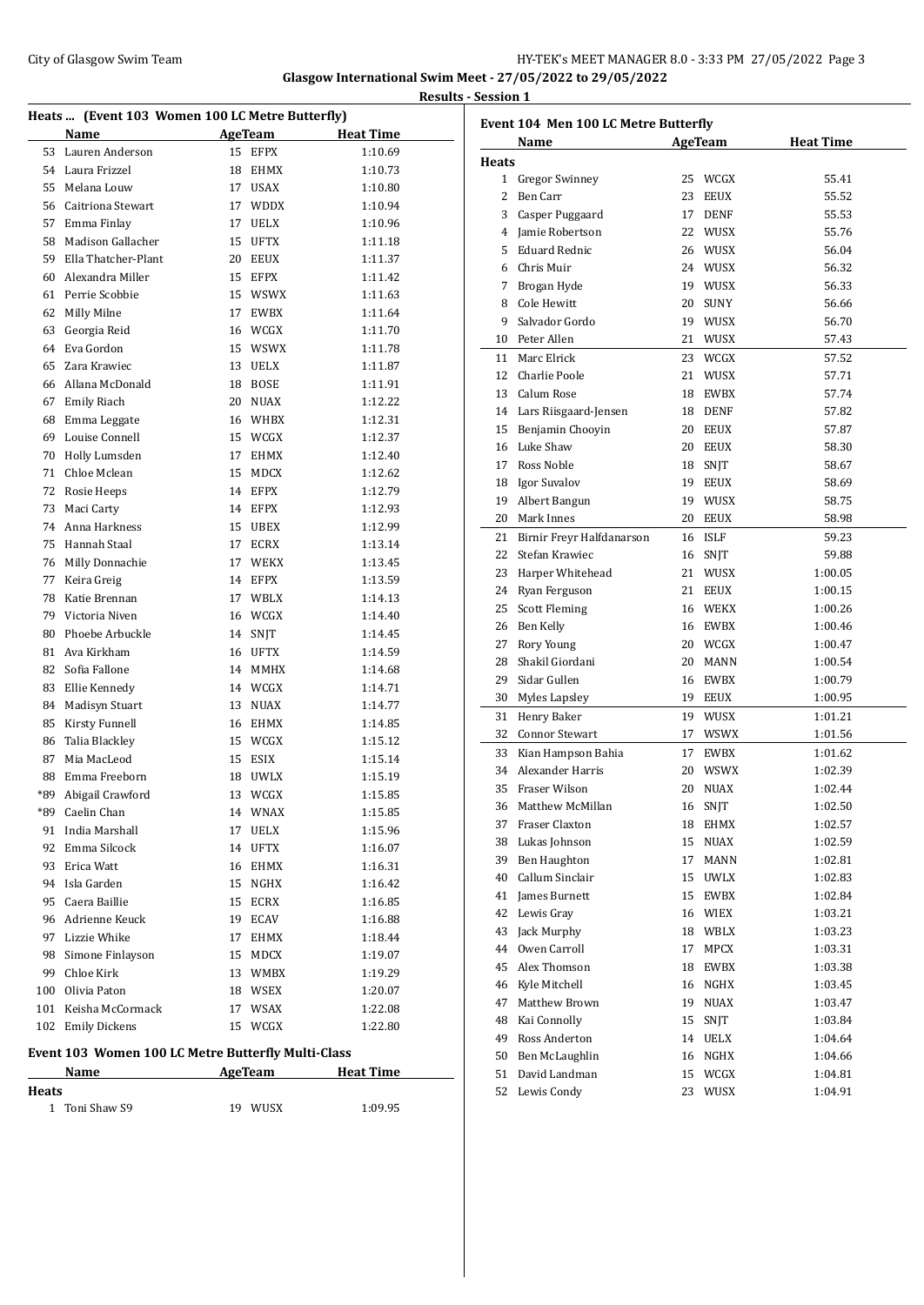### City of Glasgow Swim Team HY-TEK's MEET MANAGER 8.0 - 3:33 PM 27/05/2022 Page 4 **Glasgow International Swim Meet - 27/05/2022 to 29/05/2022**

|       | Heats  (Event 104 Men 100 LC Metre Butterfly)    |    |                |                  | ncoun |
|-------|--------------------------------------------------|----|----------------|------------------|-------|
|       | Name                                             |    | AgeTeam        | <b>Heat Time</b> |       |
| 53    | Jonathan Venter                                  |    | 19 MPCX        | 1:05.01          |       |
|       | 54 Fraser Tetlow                                 |    | 16 NGHX        | 1:05.10          |       |
| 55    | Cain Buchanan                                    |    | 15 MDCX        | 1:05.12          |       |
| 56    | Dean Barghati                                    |    | 14 WHBX        | 1:06.65          |       |
| 57    | Andrew Venter                                    |    | 18 MPCX        | 1:06.78          |       |
|       | 58 Logan Scally                                  |    | 15 NUAX        | 1:07.02          |       |
| 59    | Charlie McLaren                                  |    | 17 USAX        | 1:07.18          |       |
| 60    | Euan Weir                                        |    | 14 MDCX        | 1:07.21          |       |
| 61    | Fraser Cowie                                     |    | 14 WNAX        | 1:07.85          |       |
|       | 62 Ben Montgomery                                |    | 16 WSWX        | 1:08.55          |       |
|       | 63 Alex Black                                    |    | 16 UFTX        | 1:08.73          |       |
|       | 64 Tom Armitage                                  |    | 15 NTOX        | 1:09.33          |       |
| 65    | Kayden McLaughlin                                |    | 15 WSAX        | 1:10.00          |       |
|       | 66 Oscar Chirnside                               |    | 14 NGHX        | 1:11.53          |       |
|       | 67 Daniel Hendry                                 |    | 13 WCGX        | 1:12.33          |       |
|       |                                                  |    |                |                  |       |
|       | Event 104 Men 100 LC Metre Butterfly Multi-Class |    |                |                  |       |
|       | Name                                             |    | <b>AgeTeam</b> | <b>Heat Time</b> |       |
| Heats |                                                  |    |                |                  |       |
| 1     | Stephen Clegg S12                                |    | 27 EEUX        | 58.49            |       |
|       | 2 Ollie Carter S10                               |    | 22 WUSX        | 1:04.83          |       |
|       | Event 105 Women 200 LC Metre Backstroke          |    |                |                  |       |
|       | Name                                             |    | <b>AgeTeam</b> | <b>Heat Time</b> |       |
| Heats |                                                  |    |                |                  |       |
|       | 1 Rachel Anderson                                |    | 20 LCLA        | 2:14.72          |       |
|       | 2 Honey Osrin                                    |    | 19 LCLA        | 2:15.88          |       |
| 3     | Katie Shanahan                                   |    | 18 WCGX        | 2:16.02          |       |
|       | 4 Cassie Wild                                    |    | 22 WUSX        | 2:16.60          |       |
| 5     | Kristine Nilsson Norby                           |    | 17 DENF        | 2:16.80          |       |
| 6     | <b>Holly McGill</b>                              | 17 | SNJT           | 2:16.86          |       |
| 7     | Ellis Shiels                                     |    | 20 EEUX        | 2:17.40          |       |
| 8     | Ioana Sacha                                      |    | 23 EEUX        | 2:18.08          |       |
| 9     | Olivia Butler                                    |    | 19 EEUX        | 2:19.59          |       |
| 10    | Jennifer King                                    |    | 24 WUSX        | 2:19.91          |       |
| 11    | Anna Green                                       | 17 | SNJT           | 2:20.51          |       |
| 12    | Natasha Whittall                                 |    | 19 LCLA        | 2:23.79          |       |
|       | 13 Florence Tinsley                              |    | 20 WUSX        | 2:24.85          |       |
|       | 14 Ellie Turner                                  |    | 19 WUSX        | 2:25.48          |       |
| 15    | Hannah Willis                                    | 17 | SNJT           | 2:26.27          |       |
| 16    | Fearne Crighton                                  | 17 | MPCX           | 2:27.75          |       |
| 17    | Suzie McNair                                     | 15 | UFTX           | 2:28.19          |       |
| 18    | Ella Stevenson                                   |    | 17 WBLX        | 2:28.35          |       |
| 19    | Coco Croxford                                    | 14 | <b>SNJT</b>    | 2:28.60          |       |
| 20    | Saphrina Machin                                  | 15 | WCGX           | 2:28.91          |       |
| 21    | Sunna Arnfinnsdottir                             | 15 | ISLF           | 2:28.99          |       |
| 22    | Keira Stericker                                  | 18 | <b>WSEX</b>    | 2:29.08          |       |
| 23    | Maria Howe                                       | 15 | NUAX           | 2:30.67          |       |
| 24    | Kiana Belotti                                    | 19 | EEUX           | 2:30.82          |       |
| 25    | Rosie Forster                                    | 15 | EWBX           | 2:30.90          |       |
| 26    | Zoe Crawford                                     | 15 | <b>UFTX</b>    | 2:30.94          |       |
| 27    | Katherine Renfrew                                | 15 | MPCX           | 2:31.05          |       |
| 28    | Ceri Gillespie                                   | 17 | NUAX           | 2:31.93          |       |
| 29    | Mei Rogers                                       | 15 |                | 2:32.58          |       |
| 30    | Kirsty Gilmore                                   | 16 | EWBX<br>WHBX   | 2:32.68          |       |
|       |                                                  |    |                |                  |       |

| <b>Results - Session 1</b> |                                       |    |             |                  |
|----------------------------|---------------------------------------|----|-------------|------------------|
|                            | 31 Libby Doubleday                    |    | 17 WCGX     | 2:33.09          |
| 32                         | Nula Gow                              | 17 | NGHX        | 2:33.37          |
| 33                         | Jessica Heeps                         |    | 16 EFPX     | 2:33.54          |
|                            | 34 Lucy Atherton                      |    | 15 EHMX     | 2:34.11          |
|                            | 35 Emma McGavin                       |    | 15 WHBX     | 2:34.58          |
|                            | 36 Katie Rose                         |    | 16 EWBX     | 2:34.61          |
|                            | 37 Eilidh Armstrong                   |    | 16 UELX     | 2:34.68          |
|                            | 38 Amelia Campbell                    |    | 15 WSWX     | 2:34.71          |
|                            | 39 Talia Blackley                     |    | 15 WCGX     | 2:34.90          |
|                            | 40 Amber Stevenson                    |    | 17 WSEX     | 2:35.23          |
|                            | 41 Melissa Mennie                     |    | 14 WEKX     | 2:36.14          |
|                            | 42 Rosie Liston                       |    | 15 WCGX     | 2:36.69          |
|                            | 43 Katla Maŕa Brynjarsdoottir         |    | 15 ISLF     | 2:36.76          |
|                            | *44 Alice Cumming                     |    | 14 WCGX     | 2:36.98          |
|                            | *44 Grace Noonan                      |    | 15 WMBX     | 2:36.98          |
|                            | 46 Zuzia Smith                        |    | 15 UFTX     | 2:37.05          |
|                            | 47 Chloe Mclean                       |    | 15 MDCX     | 2:37.40          |
|                            | 48 Anna Easton                        |    | 15 MDCX     | 2:37.46          |
|                            | 49 Cassie Wyper                       |    | 15 WCGX     | 2:37.87          |
|                            | 50 Isla Gilmurray                     |    | 14 MDCX     | 2:38.20          |
|                            | 51 Emily Riach                        |    | 20 NUAX     | 2:38.47          |
|                            | 52 Madeleine Paterson                 |    | 14 WCGX     | 2:38.77          |
|                            | 53 Naomi Wilson                       |    | 15 EWBX     | 2:38.84          |
|                            | 54 Caitlin Peebles                    |    | 15 UELX     | 2:39.05          |
|                            | 55 Eva Smith                          |    | 13 NUAX     | 2:39.40          |
|                            | 56 Rose McLean                        |    | 17 MPCX     | 2:39.42          |
|                            | 57 Iona Henderson                     |    | 15 WRNX     | 2:39.83          |
|                            | *58 Lucy D'Agrosa                     |    | 16 UBEX     | 2:40.59          |
|                            | *58 Emma Finlay                       |    | 17 UELX     | 2:40.59          |
|                            | 60 Erin Coulter                       |    | 14 WHBX     | 2:40.92          |
|                            | 61 Thea Glen                          |    | 15 WCGX     | 2:41.39          |
|                            | 62 Ellyn MacPhee                      |    | 15 EFPX     | 2:41.80          |
|                            | 63 Alexandra Miller                   |    | 15 EFPX     | 2:42.53          |
|                            | 64 Abigail Hill                       |    | 15 WMBX     | 2:42.63          |
|                            | 65 Ella Balanowska                    |    | 16 UWLX     | 2:42.67          |
| 66                         | Jocelyn McKenzie                      |    | 17 WMBX     | 2:42.84          |
| 67                         | Kaysey Dickson                        |    | 12 WRNX     | 2:43.23          |
| 68                         | Lauren Anderson                       | 15 | <b>EFPX</b> | 2:43.86          |
|                            | *69 Mollie Weir                       |    | 14 UWLX     | 2:43.96          |
|                            | *69 Abigail Crawford                  |    | 13 WCGX     | 2:43.96          |
|                            | 71 Remi Muirhead                      |    | 17 WSAX     | 2:44.04          |
|                            | 72 Zara Denson                        |    | 16 MMHX     | 2:44.06          |
|                            | 73 Orla Myles                         |    | 16 USAX     | 2:44.34          |
|                            | 74 Caitlin Frame                      |    | 15 UFTX     | 2:44.57          |
|                            | 75 Jessie Norris                      |    | 15 UBEX     | 2:45.12          |
|                            | 76 Hannah Anderson                    |    | 15 WHBX     | 2:45.29          |
|                            | 77 Abbi Morton                        |    | 15 ESIX     | 2:46.01          |
|                            | 78 Isla Garden                        |    | 15 NGHX     | 2:46.21          |
|                            | 79 Chloe Kirk                         |    | 13 WMBX     | 2:47.24          |
|                            | 80 Laura Frizzel                      |    | 18 EHMX     | 2:49.44          |
|                            | 81 Zara Dunn                          |    | 14 WCGX     | 2:55.16          |
|                            | Event 106 Men 200 LC Metre Backstroke |    |             |                  |
|                            | Name                                  |    | AgeTeam     | <b>Heat Time</b> |
| <b>Heats</b>               |                                       |    |             |                  |
|                            | 1 Elliot Clogg                        |    | 23 LCLA     | 2:00.82          |
| $\mathbf{2}$               | Charlie Brown                         |    | 21 LCLA     | 2:00.90          |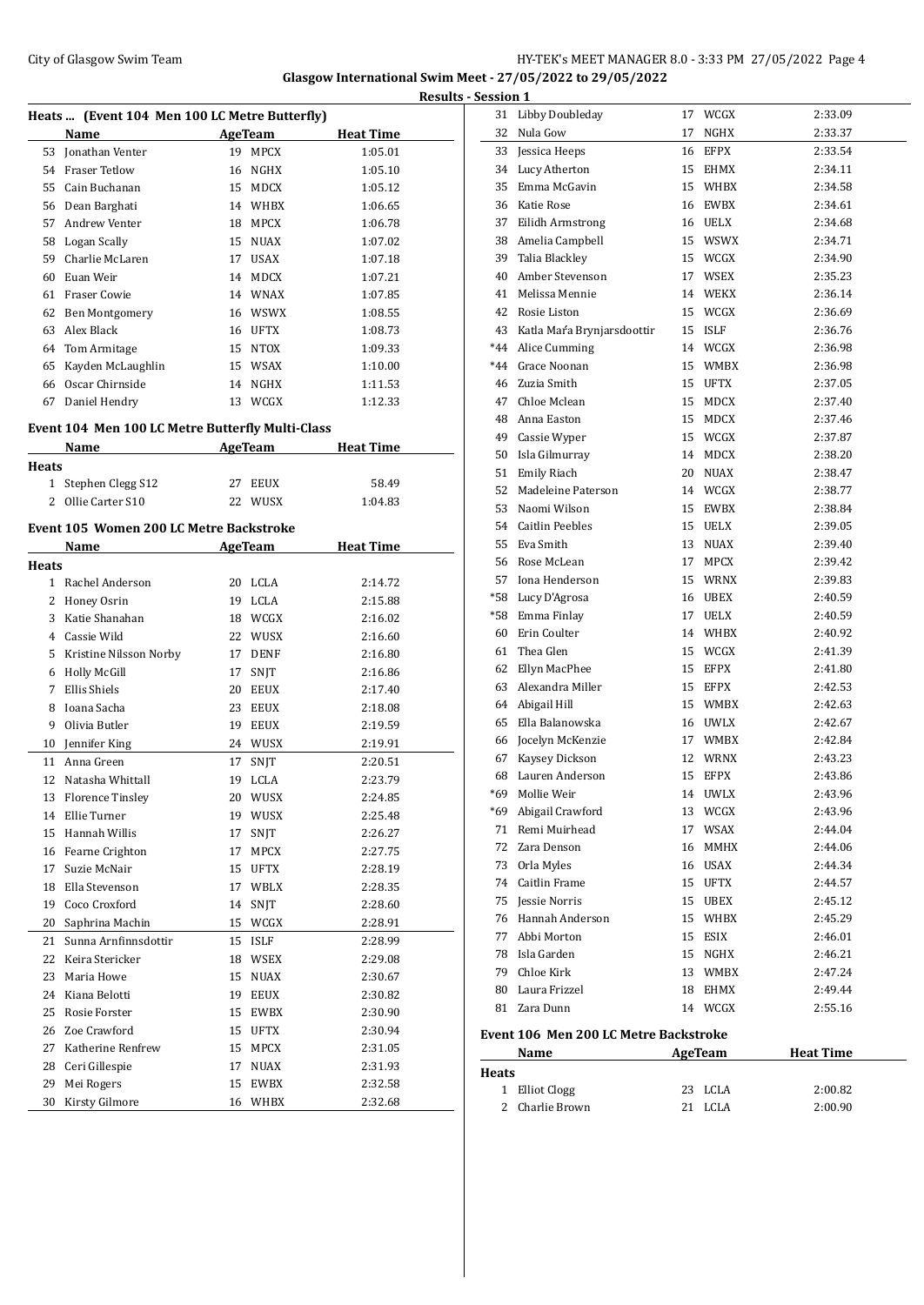### City of Glasgow Swim Team Team Team Fermi Manager 2012 12:33 PM 27/05/2022 Page 5 **Glasgow International Swim Meet - 27/05/2022 to 29/05/2022**

 Campbell McLean 15 WCGX 2:39.17 Kyle Connolly 13 WCGX 2:39.31

|    |                                                |    |                 |                  | <b>Results - Session 1</b> |      |
|----|------------------------------------------------|----|-----------------|------------------|----------------------------|------|
|    | Heats  (Event 106 Men 200 LC Metre Backstroke) |    |                 |                  | 57                         | Can  |
|    | Name                                           |    | <b>AgeTeam</b>  | <b>Heat Time</b> | 58                         | Kyl  |
| 3  | Cameron Brooker                                | 20 | BSNC            | 2:02.63          | 59                         | Nat  |
|    | 4 Craig McNally                                | 30 | WUSX            | 2:03.86          | 60                         | Aar  |
|    | 5 Stephen Milne                                |    | 28 WUSX         | 2:06.09          | 61                         | Call |
|    | 6 Matthew Ward                                 | 17 | SNJT            | 2:06.94          | 62                         | Dar  |
|    | 7 Zach Speakman                                | 20 | WUSX            | 2:07.33          | 63                         | Log  |
| 8  | Jamie Ferguson                                 | 19 | <b>NUAX</b>     | 2:08.97          | Event 10                   |      |
| 9  | <b>Cameron Travis</b>                          | 18 | SNJT            | 2:09.17          |                            | Nai  |
| 10 | Jack Muncey                                    |    | 19 WUSX         | 2:10.68          | <b>Heats</b>               |      |
| 11 | Angus Allison                                  |    | 19 WUSX         | 2:12.24          | $\mathbf{1}$               | San  |
|    | 12 Pierce Greening                             | 19 | WUSX            | 2:12.76          | 2                          | Jak  |
| 13 | Mads Moller                                    | 17 | <b>DENF</b>     | 2:12.78          |                            |      |
| 14 | Ross Noble                                     | 18 | SNJT            | 2:13.70          | Event 10'                  |      |
| 15 | Michael Flynn                                  | 19 | WCGX            | 2:14.48          |                            | Nai  |
|    | 16 Bergur Fafnir Bjarnason                     | 16 | ISLF            | 2:14.90          | <b>Heats</b>               |      |
| 17 | Robert Burgess                                 |    | 17 WCGX         | 2:14.93          | $\mathbf{1}$               | Eve  |
| 18 | Lucas Brown                                    | 16 | SNJT            | 2:17.95          | 2                          | Luc  |
| 19 | Owen Williamson                                | 17 | UELX            | 2:17.96          | 3                          | Joh  |
| 20 | Calum Peebles                                  | 16 | SNJT            | 2:18.27          | 4                          | Frio |
| 21 | <b>Travis Davey</b>                            | 17 | MDCX            | 2:18.70          | 5                          | Kris |
| 22 | <b>Ethan Stewart</b>                           | 16 | WHBX            | 2:19.47          | 6                          | Kat  |
| 23 | Grier Vandermeulen                             | 17 | <b>WSWX</b>     | 2:19.69          | 7                          | Cill |
| 24 | Kyle Mitchell                                  | 16 | NGHX            | 2:19.89          | 8                          | Stei |
| 25 | Keane Smith                                    | 17 | <b>WAMX</b>     | 2:21.83          | 9                          | Anr  |
| 26 | Tom Armitage                                   | 15 | <b>NTOX</b>     | 2:22.10          | 10                         | Dre  |
| 27 | Luke Porteous                                  | 18 | UELX            | 2:22.42          | 11                         | Mai  |
| 28 | Jack Docherty-Simpson                          |    | 15 WSAX         | 2:25.12          | 12                         | Yas  |
| 29 | Fraser Claxton                                 | 18 | EHMX            | 2:25.59          | 13                         | Em   |
| 30 | Robbie Carlyle                                 |    | 16 WBLX         | 2:25.87          | $*14$                      | Kai  |
| 31 | Manow Drysdale                                 | 15 | EWBX            | 2:26.18          | $*14$                      | Yas  |
|    | 32 Ben McLaughlin                              | 16 | NGHX            | 2:26.23          | 16                         | Sofi |
| 33 | Oliver Tykesson                                |    | 22 WUSX         | 2:26.40          | 17                         | Luc  |
|    | 34 Fraser Tetlow                               |    | 16 NGHX         | 2:26.54          | 18                         | Cec  |
| 35 | Gregor Ross                                    |    | 14 WCGX         | 2:26.97          | 19                         | Fen  |
| 36 | Jamie Gilchrist                                |    | 16 WEKX         | 2:27.35          | 20                         | Ava  |
| 37 | Oscar Chirnside                                | 14 | NGHX            | 2:27.51          | 21                         | Kei  |
|    | 38 Andrew Smitton                              |    | 16 USAX         | 2:27.97          | 22 Gra                     |      |
| 39 | Sam Currie                                     | 17 | MPCX            | 2:28.42          | 23                         | Abi  |
| 40 | Blair McKean                                   | 17 | WBLX            | 2:28.48          | 24                         | Ash  |
|    | 41 Lex Garrett                                 | 17 | WSEX            | 2:29.03          | 25                         | Lay  |
|    | 42 Finlay Saunders                             | 21 | <b>EEUX</b>     | 2:29.53          | 26                         | Eler |
| 43 | Dylan McCombie                                 | 15 | <b>USAX</b>     | 2:30.01          | 27                         | Em   |
|    | 44 Dan Hall                                    | 15 | <b>NUAX</b>     | 2:30.25          | 28                         | Mill |
|    | 45 Adam Phillips                               | 18 | MDCX            | 2:31.02          | 29                         | Anr  |
|    | 46 Richard Laws                                | 15 | ECRX            | 2:31.32          | 30                         | Tati |
| 47 | Ciaran Hayes                                   | 17 | $\texttt{NANX}$ | 2:31.74          | 31                         | Sop  |
| 48 | Marcus Blake                                   |    | 15 WCGX         | 2:31.87          | 32                         | Vicl |
|    | 49 Lewis Gibson                                |    | 14 WNAX         | 2:32.31          | 33                         | Kia  |
| 50 | Gregor Skinner                                 |    | 16 UFTX         | 2:33.96          | 34                         | Ain  |
| 51 | Adam Hill                                      | 15 | WSWX            | 2:34.09          | 35                         | Em   |
| 52 | Charlie McLaren                                | 17 | <b>USAX</b>     | 2:34.33          | 36                         | Mai  |
| 53 | Jake MacKenzie                                 | 17 | <b>NUAX</b>     | 2:35.08          | 37                         | Mai  |
|    | 54 Fraser Vandermeulen                         |    | 13 WSWX         | 2:36.78          | 38                         | Eili |
| 55 | Cole Morrison                                  | 16 | WSWX            | 2:37.52          | 39                         | Gra  |
| 56 | Ethan Collins                                  |    | 13 WBLX         | 2:38.45          | *40                        | Gec  |
|    |                                                |    |                 |                  |                            |      |

|              | 59 Nathan Lilly                                   |    | 17 WBLX     | 2:40.07          |
|--------------|---------------------------------------------------|----|-------------|------------------|
|              | 60 Aaron McDowell                                 |    | 17 ESIX     | 2:40.73          |
|              | 61 Callen Weir                                    | 17 | <b>UWLX</b> | 2:41.47          |
|              | 62 Daniel Hendry                                  |    | 13 WCGX     | 2:41.83          |
|              | 63 Logan Scally                                   |    | 15 NUAX     | 2:45.08          |
|              |                                                   |    |             |                  |
|              | Event 106 Men 200 LC Metre Backstroke Multi-Class |    |             |                  |
|              | Name                                              |    | AgeTeam     | <b>Heat Time</b> |
| <b>Heats</b> |                                                   |    |             |                  |
|              | 1 Sam Downie S8                                   |    | 16 SNJT     | 2:36.80          |
|              | 2 Jake Woods S9                                   |    | 30 WCGX     | 2:51.70          |
|              | Event 107 Women 50 LC Metre Freestyle             |    |             |                  |
|              | Name                                              |    | AgeTeam     | <b>Heat Time</b> |
| <b>Heats</b> |                                                   |    |             |                  |
|              | 1 Evelyn Davis                                    |    | 18 BRYL     | 25.88            |
|              | 2 Lucy Hope                                       |    | 25 WUSX     | 26.11            |
|              | 3 Johanna Elin Gudmundsdottii                     |    | 21 ISLF     | 26.22            |
|              | 4 Frida Knudsen                                   |    | 15 DENF     | 26.61            |
|              | 5 Kristin Helga Hakonardottir                     |    | 18 ISLF     | 26.68            |
|              | 6 Katie Goodburn                                  |    | 19 EEUX     | 26.81            |
| 7            | Cille Kirketerp                                   |    | 17 DENF     | 26.82            |
|              | 8 Steingerdur Hauksdottir                         |    | 26 ISLF     | 26.88            |
|              | 9 Anne Thastrup-Hansen                            |    | 16 DENF     | 26.90            |
|              | 10 Drew McKenzie                                  | 17 | SNJT        | 26.95            |
|              | 11 Martine Damborg                                |    | 15 DENF     | 26.96            |
|              | 12 Yasmine Hamerlaine                             |    | 19 MILL     | 27.04            |
|              | 13 Emily Grant                                    |    | 25 NUAX     | 27.08            |
|              | *14 Kaitlyn Mc Caw                                |    | 26 ULSF     | 27.13            |
|              | *14 Yasmin Perry                                  |    | 21 NUAX     | 27.13            |
|              | 16 Sofie Herche                                   |    | 15 DENF     | 27.17            |
|              | 17 Lucy Grieve                                    |    | 18 WSEX     | 27.34            |
|              | 18 Cecile Helmark                                 |    | 17 DENF     | 27.45            |
|              | 19 Fenja Romanski                                 |    | 17 DENF     | 27.47            |
|              | 20 Ava Simpson                                    |    | 19 EEUX     | 27.59            |
|              | 21 Keira Stericker                                |    | 18 WSEX     | 27.67            |
|              | 22 Grace Davison                                  |    | 15 SIRF     | 27.69            |
|              | 23 Abigail Stemp                                  |    | 19 EEUX     | 27.80            |
|              | 24 Ashleigh Drake                                 |    | 15 EWBX     | 27.81            |
| 25           | Layla Wedderspoon                                 |    | 14 EHMX     | 27.84            |
| 26           | Elena Morgan                                      | 20 | WUSX        | 27.85            |
| 27           | Emma Scobie                                       | 25 | WKHX        | 27.88            |
| 28           | Milly Milne                                       | 17 | EWBX        | 27.97            |
| 29           | Anna Morgan                                       | 19 | EEUX        | 28.01            |
| 30           | Tatiana Tostevin                                  | 19 | LCLA        | 28.05            |
| 31           | Sophie Hoole                                      | 18 | EWBX        | 28.08            |
| 32           | Vicky Russell                                     |    | 22 WUSX     | 28.10            |
| 33           | Kianna Coertze                                    | 14 | <b>SNIT</b> | 28.13            |
| 34           | Aimee Watson                                      | 18 | WIEX        | 28.16            |
| 35           | Emmie Hutchison                                   | 23 | WCGX        | 28.17            |
| 36           | Maisie Elliot                                     | 19 | LCLA        | 28.18            |
| 37           | Mairi Craig                                       | 18 | WSWX        | 28.22            |
| 38           | Eilidh Robertson                                  |    | 15 WSEX     | 28.24            |
| 39           | Grace Noonan                                      | 15 | WMBX        | 28.25            |
| *40          | Georgina Dennis                                   | 20 | LCLA        | 28.33            |
|              |                                                   |    |             |                  |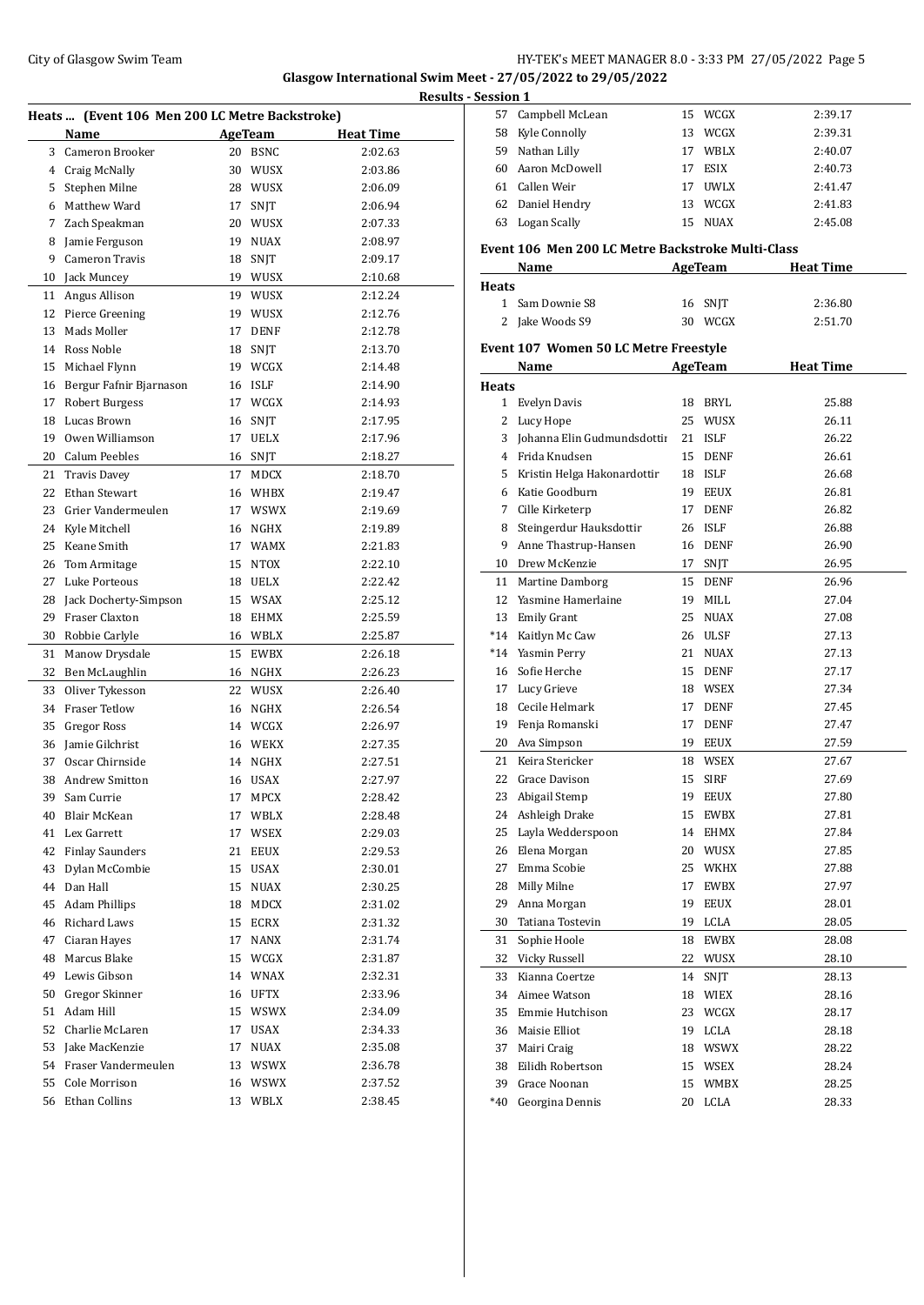#### City of Glasgow Swim Team Team Team Fermi Management City of Glasgow Swim Team Fermi Management City of Glasgow Swim Team Fermi Management City of Glasgow Swim Team Fermi Management City of Glasgow Swim Team Fermi Manageme **Glasgow International Swim Meet - 27/05/2022 to 29/05/2022 Results - Session 1**

|       |                                                |    |             | <u>kes</u>       |
|-------|------------------------------------------------|----|-------------|------------------|
|       | Heats  (Event 107 Women 50 LC Metre Freestyle) |    |             |                  |
|       | Name                                           |    | AgeTeam     | <b>Heat Time</b> |
| $*40$ | Gudbjorgrg Bja Gudmundsdo                      | 17 | <b>ISLF</b> | 28.33            |
| $*40$ | Mhairi Swanson                                 | 23 | <b>NUAX</b> | 28.33            |
| $*40$ | Elle Sutherland                                | 20 | WCGX        | 28.33            |
| 44    | Mia MacLeod                                    | 15 | <b>ESIX</b> | 28.41            |
| 45    | Isabelle Wood                                  | 17 | <b>WSWX</b> | 28.44            |
| $*46$ | Kirstin Lawrie                                 | 21 | <b>EEUX</b> | 28.58            |
| *46   | Nadja Djurovic                                 | 15 | <b>ISLF</b> | 28.58            |
| *46   | Anna D'Agrosa                                  | 18 | <b>UBEX</b> | 28.58            |
| 49    | Laura Hodgson                                  | 17 | <b>SNIT</b> | 28.60            |
| 50    | Rebecca Reid                                   | 20 | <b>NANX</b> | 28.66            |
| $*51$ | Lucy Lucas                                     | 19 | <b>EEUX</b> | 28.68            |
| *51   | Eve Mair                                       | 18 | WSEX        | 28.68            |
| 53    | Julie Dunn                                     | 16 | WSEX        | 28.70            |
| 54    | Katie Rose                                     |    | 16 EWBX     | 28.76            |
| *55   | Isla Gilmurray                                 | 14 | MDCX        | 28.78            |
| *55   | Allana McDonald                                | 18 | <b>BOSE</b> | 28.78            |
| 57    | Tiana Greenshields                             | 15 | <b>WHBX</b> | 28.83            |
| 58    | Natasha Simson                                 | 17 | SNJT        | 28.84            |
| 59    | Stella McCardie                                | 16 | WCGX        | 28.89            |
| *60   | Madison Coull                                  | 14 | <b>NBKX</b> | 28.92            |
| $*60$ | Phoebe Arbuckle                                | 14 | SNJT        | 28.92            |
| 62    | Orla MacInnes                                  | 15 | EHMX        | 28.94            |
| $*63$ | Charlotte Wraight                              | 15 | <b>USAX</b> | 28.97            |
| $*63$ | Abbie Winstanley                               | 20 | MANN        | 28.97            |
| 65    | Amy Shiels                                     | 17 | WCGX        | 29.07            |
| 66    | Zoe Crawford                                   | 15 | UFTX        | 29.09            |
| 67    | Bronwen Payne                                  | 15 | <b>UBEX</b> | 29.11            |
| 68    | Lucy Atherton                                  | 15 | EHMX        | 29.25            |
| 69    | Sarah Stewart                                  | 16 | <b>WMBX</b> | 29.26            |
| 70    | <b>Tilly Lakie</b>                             | 16 | <b>UBEX</b> | 29.31            |
| 71    | Ellie Craik-Collins                            | 15 | <b>EWBX</b> | 29.34            |
| 72    | Perrie Scobbie                                 | 15 | <b>WSWX</b> | 29.50            |
| 73    | Ceri Gillespie                                 | 17 | <b>NUAX</b> | 29.54            |
| 74    | Emma Leggate                                   | 16 | WHBX        | 29.57            |
| $*75$ | Melissa Mennie                                 | 14 | <b>WEKX</b> | 29.60            |
| *75   | Ellie Kennedy                                  |    | 14 WCGX     | 29.60            |
|       | 77 Emily Fawkes                                |    | 15 UFTX     | 29.65            |
|       | 78 Tara Montgomery                             |    | 16 WSWX     | 29.71            |
| 79    | Emma McGavin                                   |    | 15 WHBX     | 29.73            |
| 80    | Hannah Lockington                              |    | 16 WMBX     | 29.74            |
| 81    | Emily Riach                                    | 20 | <b>NUAX</b> | 29.75            |
| *82   | Lili Mundell                                   | 12 | EHMX        | 29.76            |
| *82   | Nula Gow                                       | 17 | NGHX        | 29.76            |
| $*84$ | Louise Connell                                 | 15 | WCGX        | 29.77            |
| *84   | Caitlin Frame                                  | 15 | <b>UFTX</b> | 29.77            |
| 86    | Isabelle Kendall                               | 16 | <b>WSWX</b> | 29.79            |
| 87    | Rebecca Cole                                   | 15 | WHBX        | 29.80            |
| *88   | Rosie Liston                                   | 15 | WCGX        | 29.82            |
| *88   | Jessica Kirkwood                               | 13 | NUAX        | 29.82            |
| 90    | Keisha McCormack                               | 17 | WSAX        | 29.84            |
| 91    | Wiktoria Grabowska                             | 15 | WDDX        | 29.86            |
| *92   | Loren Stewart                                  |    |             |                  |
|       |                                                | 15 | <b>WSWX</b> | 29.90            |
| *92   | Sophie Alison                                  | 14 | WDDX        | 29.90            |
| 94    | Anna Easton                                    | 15 | MDCX        | 29.91            |
| 95    | Katie Brennan                                  | 17 | WBLX        | 29.94            |
| *96   | Carla Brawley                                  | 23 | WGUX        | 29.96            |

|        | *96 Mei Rogers        | 15 | <b>EWBX</b> | 29.96 |
|--------|-----------------------|----|-------------|-------|
|        | 98 Alex Coy           |    | 16 EWBX     | 29.99 |
| *99    | Madisyn Stuart        | 13 | NUAX        | 30.02 |
| *99    | Lauren Anderson       |    | 15 EFPX     | 30.02 |
|        | 101 Ellen Denny       |    | 14 NGHX     | 30.03 |
|        | *102 Heather Stuart   |    | 16 WNAX     | 30.07 |
|        | *102 Abbi Morton      |    | 15 ESIX     | 30.07 |
|        | *104 Rebekah Cent     |    | 16 WKNX     | 30.08 |
|        | *104 Greta Simaska    |    | 15 EWBX     | 30.08 |
|        | 106 Saphrina Machin   |    | 15 WCGX     | 30.10 |
|        | 107 Addison Cole      |    | 14 WHBX     | 30.16 |
|        | 108 Erica Watt        |    | 16 EHMX     | 30.20 |
|        | 109 Anna Lee          |    | 14 WSWX     | 30.22 |
|        | 110 Iona Henderson    |    | 15 WRNX     | 30.23 |
|        | 111 Libby Doubleday   |    | 17 WCGX     | 30.26 |
|        | 112 Isla Garden       |    | 15 NGHX     | 30.28 |
|        | 113 Hannah Staal      |    | 17 ECRX     | 30.36 |
|        | 114 Maria Howe        | 15 | <b>NUAX</b> | 30.37 |
|        | 115 Rosie Heeps       |    | 14 EFPX     | 30.38 |
|        | 116 Caelin Chan       |    | 14 WNAX     | 30.40 |
|        | 117 Reilly McIntosh   | 13 | MDCX        | 30.46 |
|        | 118 Victoria Niven    |    | 16 WCGX     | 30.50 |
| 119    | Sofia Fallone         |    | 14 MMHX     | 30.55 |
|        | 120 Madison Gallacher |    | 15 UFTX     | 30.60 |
|        | 121 Olivia Paton      |    | 18 WSEX     | 30.67 |
|        | 122 Victoria Weir     |    | 14 UFTX     | 30.72 |
| 123    | Darci Reid            |    | 15 MDCX     | 30.73 |
|        | 124 Keira Anderson    |    | 15 EFPX     | 30.75 |
|        | 125 Joanna Calder     |    | 14 WMBX     | 30.80 |
|        | 126 Ashley Merson     |    | 17 UWLX     | 30.81 |
|        | 127 Zuzia Smith       | 15 | UFTX        | 30.82 |
|        | 128 Rose McLean       | 17 | <b>MPCX</b> | 30.90 |
|        | 129 Orla Myles        |    | 16 USAX     | 30.91 |
|        | 130 Rose McDermott    |    | 14 WMBX     | 30.93 |
|        | 131 Chloe Kirk        |    | 13 WMBX     | 31.04 |
|        | 132 Adrienne Keuck    |    | 19 ECAV     | 31.06 |
|        | 133 Hannah McCulloch  |    | 18 WMBX     | 31.07 |
|        | *134 Maci Carty       |    | 14 EFPX     | 31.10 |
| *134   | Eva Gordon            | 15 | <b>WSWX</b> | 31.10 |
| 136    | Jocelyn McKenzie      | 17 | WMBX        | 31.13 |
| 137    | Kiera Hart            | 16 | WSAX        | 31.18 |
| 138    | Ella McGeorge         | 16 | ECRX        | 31.19 |
| 139    | Taylor Mackenzie      | 15 | <b>MMHX</b> | 31.22 |
| 140    | Lucy McLeod           | 15 | <b>UFTX</b> | 31.25 |
| 141    | Melana Louw           | 17 | USAX        | 31.28 |
| 142    | Rosie Murrison        | 17 | WCGX        | 31.31 |
| 143    | <b>Emily Chong</b>    |    | 14 WCGX     | 31.32 |
| $*144$ | Daisy MacInnes        | 13 | WCGX        | 31.39 |
|        | *144 Emma Freeborn    | 18 | UWLX        | 31.39 |
|        | *146 Abigail Hill     | 15 | WMBX        | 31.48 |
| *146   | Neve Duncan           |    | 14 WKHX     | 31.48 |
| 148    | Payton Forbes         | 13 | NBKX        | 31.55 |
| 149    | Eva Smith             | 13 | <b>NUAX</b> | 31.56 |
| 150    | Ava Gallacher         | 14 | <b>UFTX</b> | 31.57 |
| *151   | Simone Finlayson      | 15 | MDCX        | 31.58 |
| $*151$ | Jessica Murdoch       | 17 | WSEX        | 31.58 |
| 153    | <b>Emily Dawson</b>   | 13 | WMBX        | 31.60 |
| 154    | Jenna Murphy          | 15 | WBLX        | 31.61 |
|        |                       |    |             |       |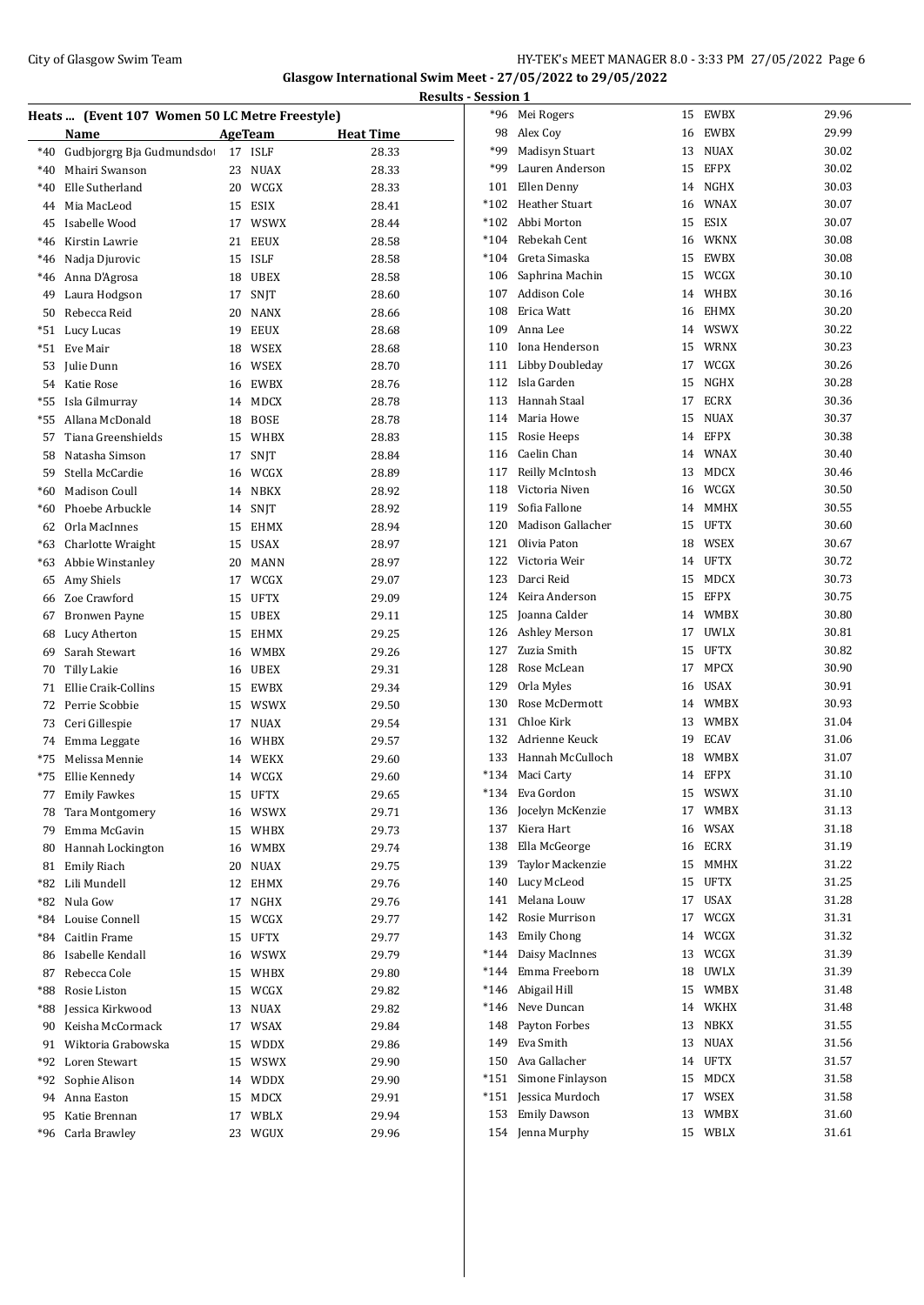### City of Glasgow Swim Team HY-TEK's MEET MANAGER 8.0 - 3:33 PM 27/05/2022 Page 7 **Glasgow International Swim Meet - 27/05/2022 to 29/05/2022**

|              |                                                   |                   |                  | <b>Results - Session 1</b> |        |     |
|--------------|---------------------------------------------------|-------------------|------------------|----------------------------|--------|-----|
|              | Heats  (Event 107 Women 50 LC Metre Freestyle)    |                   |                  |                            | 37 Ma  |     |
|              | Name                                              | <b>AgeTeam</b>    | <b>Heat Time</b> |                            | 38     | Gr  |
|              | 155 Millie Barton                                 | 14 WBLX           | 31.64            |                            | 39     | Gu  |
|              | 156 Lucy Nimmo                                    | 15 WBLX           | 31.66            |                            | 40     | Lu  |
| 157          | Kaysey Dickson                                    | 12 WRNX           | 31.69            |                            | 41     | Le  |
|              | 158 Calli Abel                                    | 14 WCGX           | 31.73            |                            | 42     | Ca  |
|              | 159 Isla Petrie                                   | <b>MMHX</b><br>13 | 31.77            |                            | *43    | Fir |
|              | 160 Anjali Pavri                                  | 15 WCGX           | 31.93            |                            | $*43$  | Al  |
|              | 161 Katie Mulvey                                  | 18 ECAV           | 32.29            |                            | 45 Sa  |     |
|              | 162 Daisy Gildea                                  | 12 WCGX           | 32.34            |                            | 46 Be  |     |
|              | 163 Ella Cunningham                               | 13 WCGX           | 32.43            |                            | 47 Be  |     |
|              | 164 Zara Dunn                                     | 14 WCGX           | 33.65            |                            | 48     | Jor |
|              |                                                   |                   |                  |                            | 49     | Ca  |
|              | Event 107 Women 50 LC Metre Freestyle Multi-Class |                   |                  |                            | 50     | Ma  |
|              | Name                                              | AgeTeam           | <b>Heat Time</b> |                            | 51     | Dy  |
| <b>Heats</b> |                                                   |                   |                  |                            | 52     | Lo  |
|              | 1 Abby Kane S13                                   | 19 WUSX           | 30.66            |                            | 53     | 0li |
|              | Event 108 Men 50 LC Metre Freestyle               |                   |                  |                            | $*54$  | Ca  |
|              | Name                                              | AgeTeam           | <b>Heat Time</b> |                            | *54 Co |     |
| <b>Heats</b> |                                                   |                   |                  |                            | 56 Le  |     |
|              | 1 Jamie Robertson                                 | 22<br>WUSX        | 23.58            |                            | 57 Fra |     |
| 2            | Martyn Walton                                     | 25 WUSX           | 23.87            |                            | 58 Le  |     |
| 3            | <b>Gregor Swinney</b>                             | 25 WCGX           | 23.88            |                            | 59 Le  |     |
|              | 4 Oscar Isberg                                    | 18 DENF           | 24.08            |                            | 60     | Ca  |
|              | 5 Casper Puggaard                                 | 17 DENF           | 24.10            |                            | 61 Al  |     |
|              | 6 Ruairi McKinnon                                 | 18 SNJT           | 24.13            |                            | 62 La  |     |
|              | 7 Evan Bailey                                     | <b>SIRF</b><br>17 | 24.17            |                            | *63 Lu |     |
| 8            | Charlie Poole                                     | 21 WUSX           | 24.19            |                            | $*63$  | Ma  |
| 9            | Chris Muir                                        | 24 WUSX           | 24.20            |                            | 65 Ro  |     |
| 10           | Nicholas Castella                                 | 15 DENF           | 24.22            |                            | 66     | Ri  |
|              |                                                   |                   |                  |                            | 67     | Ad  |
| 11           | Murray Pritchard                                  | 18 MPCX           | 24.33            |                            | 68 Fir |     |
| 12           | Swaleh Talib                                      | 22 WUSX           | 24.61            |                            | 69     | Jal |
| 13           | Stefan Krawiec                                    | 16<br>SNJT        | 24.62            |                            | 70 Ad  |     |
|              | 14 Ethan Horn                                     | 20 WCGX           | 24.63            |                            | 71 Sa  |     |
| 15           | William Strachan                                  | 22 WGUX           | 24.64            |                            | 72     | Bla |
| 16           | Henry Baker                                       | 19 WUSX           | 24.69            |                            | 73     | Fr. |
| $*17$        | Lewis Birrell                                     | NUAX<br>21        | 24.73            |                            | 74 Jac |     |
|              | *17 Myles Lapsley                                 | 19<br>EEUX        | 24.73            |                            | 75     | Ke  |
| 19           | Mark Ford                                         | 19 WCGX           | 24.75            |                            | 76     | Le  |
| 20           | Liam McLaughlin                                   | <b>EEUX</b><br>20 | 24.78            |                            | 77     | Be  |
| 21           | Ben Kelly                                         | EWBX<br>16        | 24.82            |                            | 78     | Co  |
| *22          | Marijus Kringelis                                 | EEUX<br>19        | 24.87            |                            | 79     | Ro  |
| *22          | Shakil Giordani                                   | 20<br><b>MANN</b> | 24.87            |                            | $*80$  | Fr. |
| 24           | <b>Conor Massey</b>                               | <b>NUAX</b><br>20 | 24.90            |                            | $*80$  | Co  |
| 25           | Luke Shaw                                         | <b>EEUX</b><br>20 | 25.05            |                            | 82     | Be  |
| 26           | Kristjan Magnusson                                | <b>ISLF</b><br>17 | 25.07            |                            | 83     | Da  |
| 27           | Martin McInnes                                    | WCGX<br>24        | 25.09            |                            | *84    | Ch  |
| 28           | Peter Allen                                       | 21<br>WUSX        | 25.10            |                            | *84 Lu |     |
| 29           | Greg Fairbairn                                    | 20<br>WUSX        | 25.14            |                            | 86     |     |
| 30           | Calum Dunn                                        | WSEX<br>18        | 25.16            |                            | 87     | Dy  |
| 31           | Sidar Gullen                                      | EWBX<br>16        | 25.28            |                            |        | Ca  |
| 32           | Adam Ritchie                                      | 18<br>EWBX        | 25.30            |                            | 88     | Eu  |
| 33           | Ryan Ferguson                                     | 21<br>EEUX        | 25.31            |                            | 89     | Кy  |
| 34           | Jack Murphy                                       | 18 WBLX           | 25.52            |                            | 90     | To  |
| 35           | Alexander Harris                                  | <b>WSWX</b><br>20 | 25.59            |                            | 91     | Lia |
| 36           | Calum Peebles                                     | 16<br>SNJT        | 25.60            |                            | 92 De  |     |

| <u> 2991011 T</u> |                        |    |             |       |
|-------------------|------------------------|----|-------------|-------|
|                   | 37 Matthew Brown       |    | 19 NUAX     | 25.69 |
| 38                | Grier Vandermeulen     | 17 | WSWX        | 25.75 |
| 39                | Guy Semple             | 18 | EWBX        | 25.76 |
| 40                | Lucas Brown            | 16 | SNJT        | 25.78 |
| 41                | Lewis McKean           | 20 | WUSX        | 25.86 |
| 42                | Calum Rose             | 18 | EWBX        | 25.87 |
| *43               | <b>Finlay Saunders</b> | 21 | EEUX        | 25.96 |
| *43               | Alex Thomson           | 18 | EWBX        | 25.96 |
| 45                | Sam Moore              | 18 | WSEX        | 26.01 |
|                   | 46 Ben King            |    | 15 WMBX     | 26.03 |
| 47                | Ben Haughton           | 17 | MANN        | 26.07 |
|                   | 48 Jonathan Venter     | 19 | MPCX        | 26.14 |
| 49                | Callum Sinclair        |    | 15 UWLX     | 26.17 |
| 50                | Marcus Blake           |    | 15 WCGX     | 26.20 |
| 51                | Dylan Cashmore         | 17 | WSEX        | 26.26 |
| 52                | Logan Vandermeulen     |    | 15 WSWX     | 26.32 |
| 53                | Oliver Tykesson        | 22 | WUSX        | 26.33 |
| *54               | Cain Buchanan          | 15 | MDCX        | 26.36 |
| *54               | <b>Corey Philip</b>    | 14 | MDCX        | 26.36 |
|                   | 56 Lewis Moir          |    | 16 WEKX     | 26.37 |
| 57                | Fraser Baird           |    | 17 WSAX     | 26.42 |
|                   | 58 Lewis Condy         | 23 | WUSX        | 26.46 |
| 59                | Lewis Gray             |    | 16 WIEX     | 26.52 |
|                   | 60 Cameron Gill        | 15 | UFTX        | 26.53 |
|                   | 61 Alex Black          |    | 16 UFTX     | 26.55 |
| 62                | Lars Riisgaard-Jensen  |    |             | 26.58 |
| *63               | Luke Porteous          | 18 | 18 DENF     |       |
|                   |                        |    | UELX        | 26.60 |
| *63               | Matthew McMillan       | 16 | SNJT        | 26.60 |
| 65                | Robbie Boyd            | 15 | EWBX        | 26.61 |
| 66                | Richard Laws           | 15 | ECRX        | 26.69 |
| 67                | <b>Adam Phillips</b>   | 18 | MDCX        | 26.71 |
| 68                | <b>Finlay Tsang</b>    | 15 | WCGX        | 26.72 |
| 69                | Jake Holmes            | 16 | WCGX        | 26.84 |
| 70                | Adam Scott             | 16 | WCGX        | 26.94 |
| 71                | Sam Currie             | 17 | MPCX        | 27.00 |
| 72                | Blair McKean           |    | 17 WBLX     | 27.04 |
| 73                | Fraser Claxton         | 18 | EHMX        | 27.06 |
|                   | 74 Jack Simpson        |    | 16 WEKX     | 27.09 |
|                   | 75 Keane Smith         |    | 17 WAMX     | 27.11 |
|                   | 76 Lewis Hussen        | 15 | WSWX        | 27.21 |
| 77                | <b>Ben Montgomery</b>  | 16 | WSWX        | 27.23 |
| 78                | <b>Connor Brierley</b> | 16 | MDCX        | 27.27 |
| 79                | Ross Anderton          | 14 | UELX        | 27.39 |
| $*80$             | <b>Fraser Tetlow</b>   | 16 | NGHX        | 27.45 |
| *80               | Cole Morrison          | 16 | WSWX        | 27.45 |
| 82                | Ben McLaughlin         | 16 | NGHX        | 27.47 |
| 83                | David Landman          | 15 | WCGX        | 27.49 |
| *84               | Charlie McLaren        | 17 | USAX        | 27.50 |
| *84               | Lukas Johnson          | 15 | <b>NUAX</b> | 27.50 |
| 86                | Dylan McCombie         | 15 | USAX        | 27.66 |
| 87                | Callen Weir            | 17 | <b>UWLX</b> | 27.67 |
| 88                | Euan Gray              | 16 | ECRX        | 27.68 |
| 89                | Kyle Mitchell          | 16 | NGHX        | 27.72 |
| 90                | Tom Armitage           | 15 | NTOX        | 27.74 |
| 91                | Liam Johnstone         | 17 | UBEX        | 27.76 |
| 92                | Dean Barghati          | 14 | WHBX        | 27.80 |
| 93                | <b>Andrew Smitton</b>  | 16 | USAX        | 27.90 |
| 94                | Michael Winship        | 15 | WCGX        | 27.98 |
|                   |                        |    |             |       |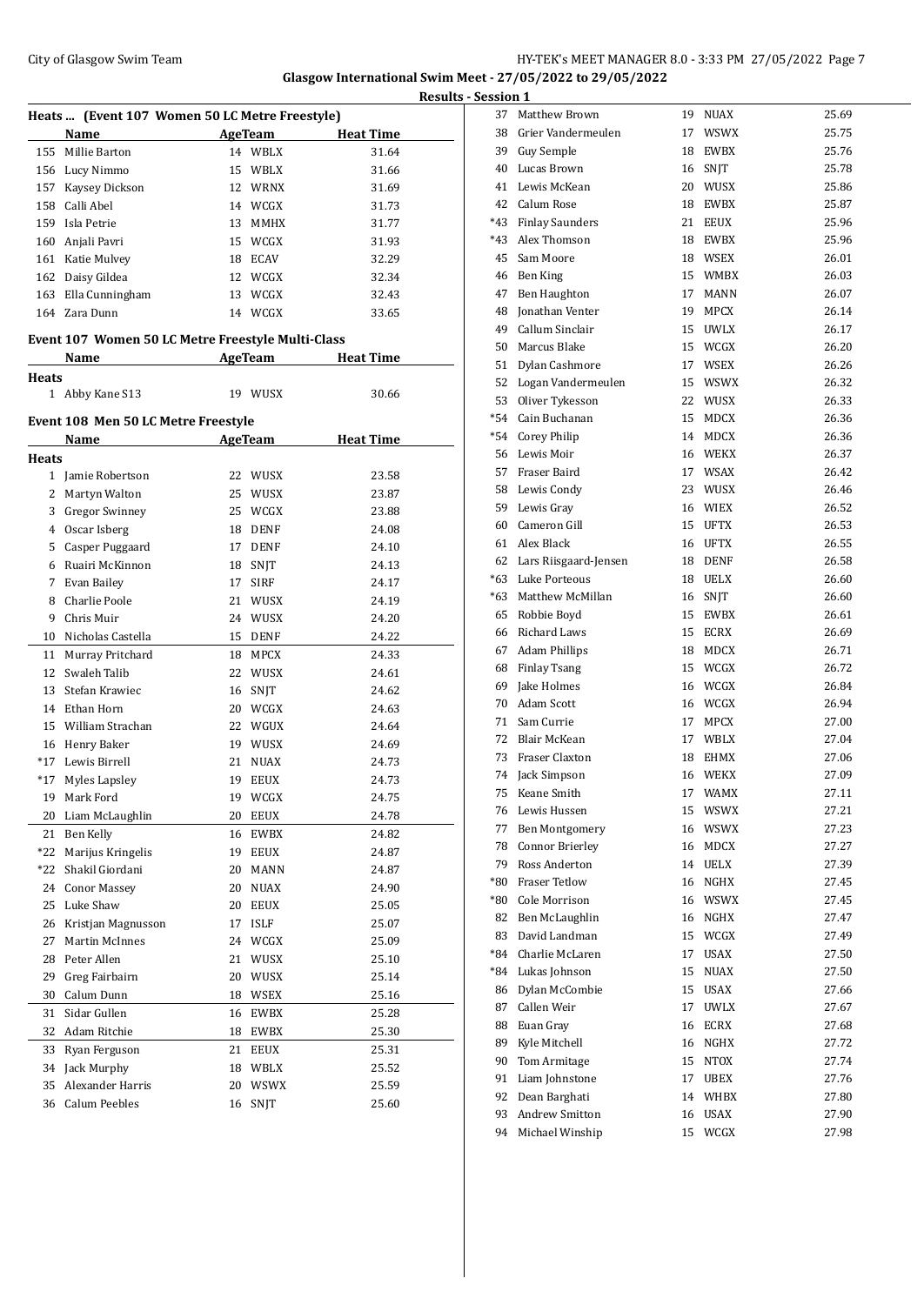## City of Glasgow Swim Team Team Team Fermi Management City of Glasgow Swim Team Fermi Management City of Glasgow Swim Team Fermi Management City of Glasgow Swim Team Fermi Management City of Glasgow Swim Team Fermi Manageme **Glasgow International Swim Meet - 27/05/2022 to 29/05/2022**

| Heats  (Event 108 Men 50 LC Metre Freestyle) |                                                 |    |                    |                  |  |
|----------------------------------------------|-------------------------------------------------|----|--------------------|------------------|--|
|                                              | Name                                            |    | <b>AgeTeam</b>     | <b>Heat Time</b> |  |
| 95                                           | Louis di Mascio                                 |    | 15 WSWX            | 28.27            |  |
| 96                                           | Martyn Brown                                    |    | 15 NUAX            | 28.35            |  |
| 97                                           | Fraser Cowie                                    |    | 14 WNAX            | 28.46            |  |
| 98                                           | Nathan Geddie                                   |    | 15 NGHX            | 28.47            |  |
| 99                                           | Aaron McDowell                                  |    | 17 ESIX            | 29.24            |  |
|                                              | 100 Adam Kuhl                                   |    | 14 WCGX            | 29.37            |  |
|                                              | 101 Campbell McLean                             |    | 15 WCGX            | 30.58            |  |
|                                              | 102 Cole Murphy                                 |    | 13 WCGX            | 31.25            |  |
|                                              |                                                 |    |                    |                  |  |
|                                              | Event 108 Men 50 LC Metre Freestyle Multi-Class |    |                    |                  |  |
|                                              | Name                                            |    | AgeTeam            | <b>Heat Time</b> |  |
| Heats                                        |                                                 |    |                    |                  |  |
|                                              | 1 Louis Lawlor S14                              |    | 20 WCGX            | 24.72            |  |
| 2                                            | Stephen Clegg S12                               |    | 27 EEUX            | 25.40            |  |
| 3                                            | Michael Jones S7                                |    | 28 MANN            | 31.93            |  |
| 4                                            | Jake Woods S9                                   |    | 30 WCGX            | 32.12            |  |
| 5                                            | Sam Downie S8                                   |    | 16 SNJT            | 32.22            |  |
|                                              | Event 109 Women 50 LC Metre Breaststroke        |    |                    |                  |  |
|                                              | Name                                            |    | AgeTeam            | <b>Heat Time</b> |  |
| Heats                                        |                                                 |    |                    |                  |  |
|                                              | 1 Kara Hanlon                                   |    | 25 EEUX            | 31.59            |  |
|                                              | 2 Schastine Tabor                               |    | 17 DENF            | 32.60            |  |
| 3                                            | Ida Skov Kragh                                  |    | 16 DENF            | 32.67            |  |
| 4                                            | Katie Goodburn                                  |    | 19 EEUX            | 32.69            |  |
| 5                                            | Katie Robertson                                 |    | 21 EEUX            | 32.80            |  |
| 6                                            | Charlotte Hardy                                 | 15 | SNJT               | 33.81            |  |
| 7                                            | Olwyn Cooke                                     |    | 19 EEUX            | 33.90            |  |
| 8                                            | Anna Morgan                                     |    | 19 EEUX            | 33.96            |  |
| 9                                            | Maia Hall                                       |    | 20 BOSE            | 34.08            |  |
| 10                                           | Caitriona Stewart                               |    | 17 WDDX            | 34.24            |  |
| 11                                           | Karoline Kjelstrup                              |    | 16 DENF            | 34.47            |  |
| 12                                           | Aimee Watson                                    |    | 18 WIEX            | 34.53            |  |
| 13                                           |                                                 |    |                    | 34.55            |  |
|                                              | Katja Lilja Andrsysdottir                       |    | 16 ISLF<br>22 WUSX | 34.79            |  |
|                                              | 14 Vicky Russell                                |    | 18 UBEX            |                  |  |
| 15                                           | Anna D'Agrosa                                   |    |                    | 34.80            |  |
| *16                                          | Kiera Davidson                                  |    | 17 WCGX            | 34.81            |  |
|                                              | *16   Nula Gow                                  |    | 17 NGHX            | 34.81            |  |
| *18                                          | <b>Lucy Stoves</b>                              | 16 | MDCX               | 34.90            |  |
| $*18$                                        | Emily McGhee                                    | 19 | MCCX               | 34.90            |  |
| 20                                           | Bridget Lemasurier                              | 20 | EEUX               | 34.99            |  |
| 21                                           | Sophie Hoole                                    | 18 | EWBX               | 35.08            |  |
| 22                                           | Yasmin Ali                                      | 18 | EWBX               | 35.46            |  |
| 23                                           | Mei Rogers                                      | 15 | EWBX               | 35.52            |  |
| *24                                          | Eilidh Stewart                                  | 16 | EWBX               | 35.60            |  |
| *24                                          | Amy Owenson                                     | 15 | UBEX               | 35.60            |  |
| 26                                           | Eilidh Robertson                                | 15 | WSEX               | 35.71            |  |
| *27                                          | Rebecca Cole                                    | 15 | WHBX               | 35.79            |  |
| *27                                          | Zahara Smith                                    | 15 | EWBX               | 35.79            |  |
| 29                                           | Aoife Marley                                    | 20 | WITT               | 35.80            |  |
| 30                                           | Sarah McNaughton                                | 16 | EWBX               | 35.97            |  |
| 31                                           | Freyja Birkisdottir                             | 16 | <b>ISLF</b>        | 36.02            |  |
| 32                                           | Abigail Thomson                                 | 18 | WKNX               | 36.13            |  |
| 33                                           | Ella McGeorge                                   | 16 | ECRX               | 36.19            |  |
| 34                                           | Holly Lumsden                                   | 17 | EHMX               | 36.30            |  |

| <b>Results - Session 1</b> |                                     |    |                    |                |
|----------------------------|-------------------------------------|----|--------------------|----------------|
| 35                         | Lucy Nimmo                          |    | 15 WBLX            | 36.35          |
| 36                         | Perrie Scobbie                      |    | 15 WSWX            | 36.53          |
| 37                         | <b>Bronwen Payne</b>                |    | 15 UBEX            | 36.66          |
|                            | 38 Isabelle Kendall                 |    | 16 WSWX            | 36.67          |
|                            | 39 Allanah Wilson                   |    | 14 WBLX            | 36.70          |
|                            | 40 Zara Krawiec                     |    | 13 UELX            | 36.88          |
|                            | 41 Katie Caldwell                   |    | 16 WMBX            | 36.89          |
|                            | 42 Katie Simpson                    |    | 20 EEUX            | 36.93          |
|                            | 43 Erica Watt                       |    | 16 EHMX            | 37.06          |
|                            | 44 Rosie Murrison                   |    | 17 WCGX            | 37.08          |
|                            | 45 Hannah Staal                     | 17 | ECRX               | 37.12          |
| 46                         | Eilidh McNair                       |    | 15 WMBX            | 37.35          |
| 47                         | Katie Brennan                       |    | 17 WBLX            | 37.39          |
|                            | 48 Amber Stevenson                  |    | 17 WSEX            | 37.41          |
|                            | 49 Fearne Crighton                  | 17 | <b>MPCX</b>        | 37.42          |
|                            | 50 Lauren Anderson                  |    | 15 EFPX            | 37.47          |
|                            | 51 Amalie McCusker                  |    | 15 WCGX            | 37.53          |
|                            | 52 Leah Bulloch                     |    | 16 WEKX            | 37.57          |
| 53                         | Carys Mooney                        |    | 15 WCGX            | 37.71          |
|                            | 54 Greta Simaska                    |    | 15 EWBX            | 38.03          |
|                            | 55 Madison Gallacher                |    | 15 UFTX            | 38.05          |
|                            | 56 Eilidh Armstrong                 |    | 16 UELX            | 38.11          |
| 57                         | Ava Kirkham                         |    | 16 UFTX            | 38.13          |
| 58                         | Madeleine Paterson                  |    | 14 WCGX            | 38.16          |
| 59                         | Carla Brawley                       |    | 23 WGUX            | 38.19          |
| 60                         | Ellie Craik-Collins                 |    | 15 EWBX            | 38.29          |
| 61                         | Alice Cumming                       |    | 14 WCGX            | 38.33          |
| 62                         | Katie Mulvey                        |    | 18 ECAV            | 38.37          |
| 63                         | Cassie Wyper                        |    | 15 WCGX            | 38.42          |
|                            | 64 Caelin Chan                      |    | 14 WNAX            | 38.46          |
| 65                         | Tiana Greenshields                  |    | 15 WHBX            | 38.47          |
|                            | 66 Carolyn Rae                      |    | 18 MMHX            | 38.50          |
| 67                         | Lucia Bivar Segurado                |    | 18 UELX            | 38.63          |
|                            | 68 Lexine McCappin                  |    | 16 UFTX            | 38.64          |
|                            | 69 Tara Montgomery                  |    | 16 WSWX            | 38.69          |
| 70                         | Emma Silcock                        |    | 14 UFTX            | 38.70          |
| 71                         | Isla Gilmurray                      | 14 | MDCX               | 38.71          |
| 72                         | Lili Mundell                        | 12 | EHMX               | 38.85          |
| 73                         | Milly Donnachie                     | 17 | WEKX               | 38.90          |
| 74                         | Payton Forbes                       | 13 | NBKX               | 38.91          |
| 75                         | Ella Balanowska<br>76 Millie Barton |    | 16 UWLX<br>14 WBLX | 38.92<br>38.96 |
|                            | *77 Zara Denson                     |    | 16 MMHX            | 38.98          |
|                            | *77 Ava McDermott                   |    | 17 WMBX            | 38.98          |
|                            | 79 Wiktoria Grabowska               |    | 15 WDDX            | 39.09          |
|                            | 80 Eden Fraser                      |    | 15 NUAX            | 39.11          |
|                            | *81 Kristin Mackay                  |    | 14 EWBX            | 39.25          |
| *81                        | Ellie Kennedy                       |    | 14 WCGX            | 39.25          |
| 83                         | Jessica Heeps                       |    | 16 EFPX            | 39.26          |
|                            | 84 Victoria Weir                    |    | 14 UFTX            | 39.27          |
| 85                         | Jessica Kirkwood                    |    | 13 NUAX            | 39.32          |
| 86                         | Grace Harley                        |    | 16 UELX            | 39.41          |
| 87                         | Ellie Hardie                        |    | 18 UELX            | 39.45          |
| 88                         | Remi Muirhead                       |    | 17 WSAX            | 39.47          |
| 89                         | Ksenia Mann                         |    | 12 MDCX            | 39.50          |
|                            | 90 Kiera Hart                       |    | 16 WSAX            | 39.56          |
| 91                         | Keziah McCappin                     |    | 14 UFTX            | 39.58          |
| 92                         | Grace Hanak                         |    | 14 UELX            | 39.62          |
|                            |                                     |    |                    |                |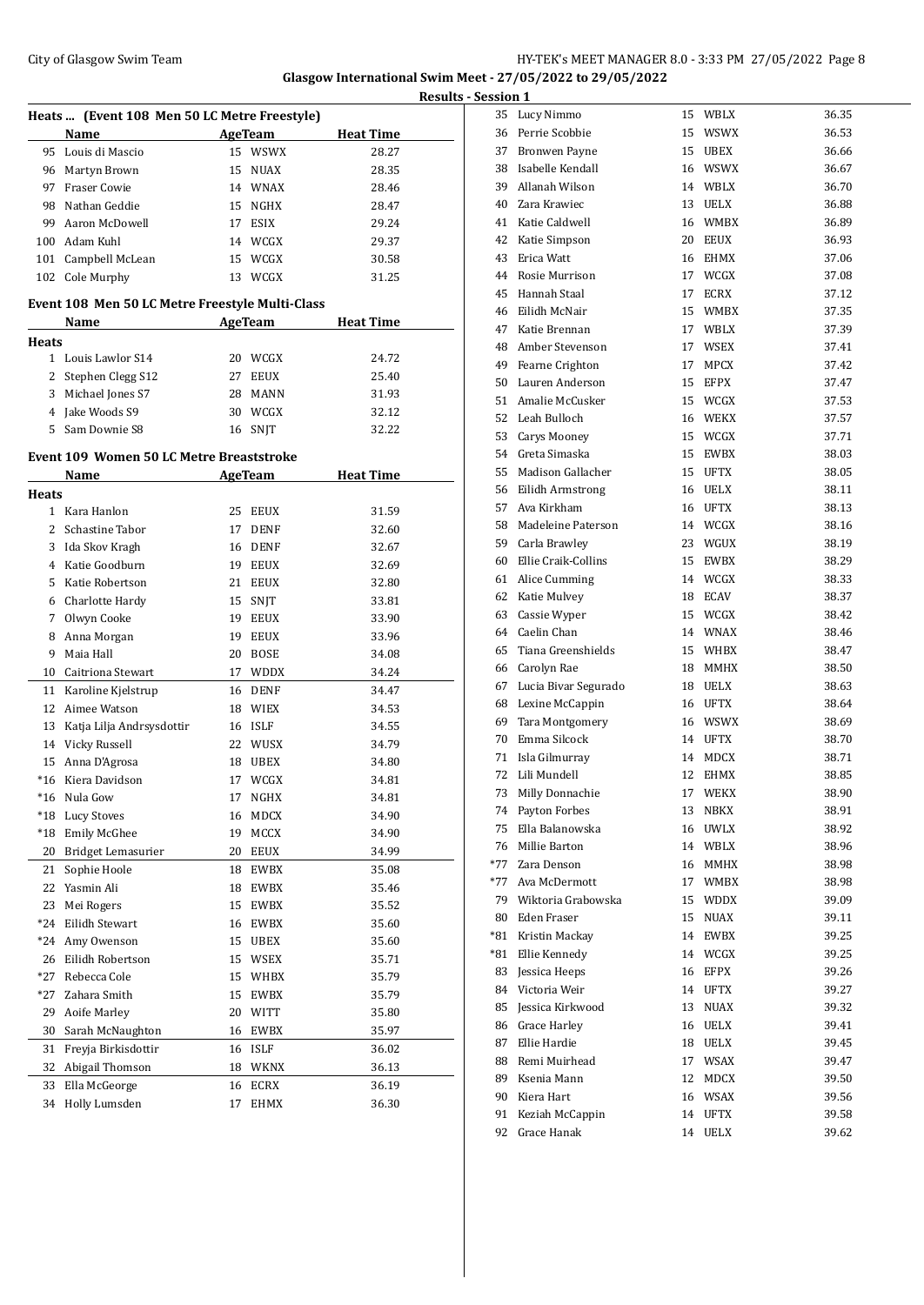## City of Glasgow Swim Team Team Feam Fermion States of the HY-TEK's MEET MANAGER 8.0 - 3:33 PM 27/05/2022 Page 9 **Glasgow International Swim Meet - 27/05/2022 to 29/05/2022**

**Results - Session 1**

|        |                                                      |    |                |                  | <b>Result</b> |
|--------|------------------------------------------------------|----|----------------|------------------|---------------|
|        | Heats  (Event 109 Women 50 LC Metre Breaststroke)    |    |                |                  |               |
|        | Name                                                 |    | <b>AgeTeam</b> | <b>Heat Time</b> |               |
|        | 93 Grace Prain                                       |    | 15 MDCX        | 39.71            |               |
| 94     | Sarah Kay                                            | 17 | USAX           | 39.80            |               |
| 95     | Ayla Cochrane                                        |    | 16 WCGX        | 39.82            |               |
| 96     | Olivia Flockhart                                     |    | 14 UELX        | 39.84            |               |
| $*97$  | Gina Ren                                             |    | 13 WCGX        | 39.86            |               |
| *97    | Ellen Denny                                          |    | 14 NGHX        | 39.86            |               |
| *99    | Helen Black                                          |    | 17 ECRX        | 39.87            |               |
| *99    | Ava Ross                                             |    | 13 WCGX        | 39.87            |               |
| 101    | Addison Cole                                         |    | 14 WHBX        | 39.88            |               |
|        | 102 Rose McDermott                                   |    | 14 WMBX        | 39.89            |               |
|        | 103 Maci Carty                                       |    | 14 EFPX        | 40.00            |               |
|        | 104 Madison Coull                                    |    | 14 NBKX        | 40.01            |               |
| 105    | Rosie Heeps                                          |    | 14 EFPX        | 40.09            |               |
| 106    | Isla Garden                                          |    | 15 NGHX        | 40.17            |               |
| 107    | Louise Connell                                       |    | 15 WCGX        | 40.18            |               |
| $*108$ | Abigail Thomson                                      |    | 14 MDCX        | 40.21            |               |
| $*108$ | Emma Binnie                                          |    | 13 WNAX        | 40.21            |               |
| 110    | Zuzia Smith                                          |    | 15 UFTX        | 40.23            |               |
| 111    | Simone Finlayson                                     |    | 15 MDCX        | 40.30            |               |
| 112    | Joanna Calder                                        |    | 14 WMBX        | 40.31            |               |
| 113    | Ella Cunningham                                      |    | 13 WCGX        | 40.34            |               |
|        | 114 Katie Gaffney                                    |    | 13 WRNX        | 40.71            |               |
|        | 115 Jessie Norris                                    |    | 15 UBEX        | 40.80            |               |
|        | 116 Daisy MacInnes                                   |    | 13 WCGX        | 40.81            |               |
|        | 117 Coco Croxford                                    |    | 14 SNJT        | 40.88            |               |
| 118    | Lucy McLeod                                          |    | 15 UFTX        | 40.90            |               |
|        | 119 Heather Stuart                                   |    | 16 WNAX        | 41.00            |               |
|        | 120 Rebecca Strachan                                 |    | 14 WLAX        | 41.12            |               |
| 121    | Lizzie Whike                                         |    | 17 EHMX        | 41.16            |               |
| 122    | Keira Anderson                                       |    | 15 EFPX        | 41.42            |               |
| 123    | Jenna Murphy                                         |    | 15 WBLX        | 41.84            |               |
| 124    | Madisyn Stuart                                       |    | 13 NUAX        | 42.17            |               |
| 125    | Sofia Fallone                                        |    | 14 MMHX        | 42.34            |               |
| 126    | Taylor Mackenzie                                     |    | 15 MMHX        | 42.35            |               |
|        | 127 Anna Easton                                      |    | 15 MDCX        | 42.45            |               |
| 128    | Evie Chan                                            | 12 | <b>WNAX</b>    | 42.88            |               |
|        |                                                      |    |                |                  |               |
|        | Event 109 Women 50 LC Metre Breaststroke Multi-Class |    |                |                  |               |
|        | Name                                                 |    | AgeTeam        | <b>Heat Time</b> |               |
| Heats  |                                                      |    |                |                  |               |
|        | 1 Laura Pilkington SB5                               |    | 25 UFTX        | 59.77            |               |
|        | Event 110 Men 50 LC Metre Breaststroke               |    |                |                  |               |
|        | Name                                                 |    | AgeTeam        | <b>Heat Time</b> |               |
| Heats  |                                                      |    |                |                  |               |
| 1      | Archie Goodburn                                      |    | 21 EEUX        | 28.36            |               |
| 2      | Craig Benson                                         |    | 28 WCGX        | 28.60            |               |
| 3      | Rory Dickson                                         |    | 20 WUSX        | 29.06            |               |
| 4      | Einar Margeir Agustsson                              |    | 17 ISLF        | 29.10            |               |
| 5      | Dadi Bjornsson                                       |    | 18 ISLF        | 29.17            |               |
|        | 6 Jonas Gaur                                         |    | 17 DENF        | 29.29            |               |
|        | *7 Elias Elsgaard                                    |    | 18 DENF        | 29.39            |               |
| $*7$   | Ross Young                                           |    | 23 EEUX        | 29.39            |               |
| 9      | Uiseann Cooke                                        |    | 21 EEUX        | 29.40            |               |
| 10     | Hugh Takemoto                                        |    | 23 EEUX        | 29.45            |               |
| 11     | Alex Meijer                                          |    | 20 WUSX        | 29.65            |               |
|        |                                                      |    |                |                  |               |
|        |                                                      |    |                |                  |               |

| <u>session 1</u> |                            |    |               |       |
|------------------|----------------------------|----|---------------|-------|
|                  | 12 Youssef Betout          |    | 22 WCGX       | 29.70 |
| $*13$            | Robert Pederson            | 17 | DENF          | 29.86 |
| $*13$            | Kari Snaer Halldorsson     | 18 | ISLF          | 29.86 |
| 15               | Sam Pease                  |    | 23 WUSX       | 29.98 |
|                  | *16 Don Bisset             | 21 | WUSX          | 30.07 |
|                  | *16 Snorri Dagur Einarsson | 17 | <b>ISLF</b>   | 30.07 |
| 18               | Mathias Christensen        | 18 | <b>DENF</b>   | 30.19 |
| 19               | Joshua Mitchell            | 20 | <b>EEUX</b>   | 30.29 |
|                  | 20 Charlie Trotman         |    | 20 EEUX       | 30.31 |
|                  | *21 William Ellington      |    | 19 WUSX       | 30.34 |
|                  | *21 Andrew Arthur          |    | 20 WUSX       | 30.34 |
| 23               | Aron Þor Jonsson           | 20 | <b>ISLF</b>   | 30.37 |
| 24               |                            | 19 | <b>EEUX</b>   | 30.41 |
|                  | Marijus Kringelis          |    |               |       |
| 25               | Liam Davis                 | 22 | EEUX          | 30.45 |
|                  | 26 Conor Massey            |    | 20 NUAX       | 30.48 |
|                  | 27 Harper Whitehead        |    | 21 WUSX       | 30.50 |
|                  | 28 Micah van Blerk         |    | 17 EWBX       | 30.53 |
| 29               | Murray Pritchard           |    | 18 MPCX       | 30.56 |
| 30               | Connor Mitchell            |    | 15 EWBX       | 30.64 |
| 31               | Tony Joe Trett Oliver      | 23 | WUSX          | 30.87 |
| 32               | Ethan Horn                 |    | 20 WCGX       | 31.07 |
| 33               | <b>Martin McInnes</b>      |    | 24 WCGX       | 31.16 |
|                  | 34 Greg Fairbairn          | 20 | WUSX          | 31.46 |
| 35               | David Blair                |    | 19 WCGX       | 31.58 |
|                  | 36 Adam Scott              |    | 16 WCGX       | 31.96 |
|                  | 37 Luke Hornsey            |    | 16 SNJT       | 31.98 |
|                  | 38 Sam Harrison            |    | 18 MPCX       | 32.03 |
| 39               | Jake Holmes                |    | 16 WCGX       | 32.07 |
| 40               | Albert Bangun              |    | 19 WUSX       | 32.20 |
| 41               | Rojus Kringelis            |    | 15 WBLX       | 32.32 |
| 42               | Conner Morrison            |    | 25 NUAX       | 32.43 |
| 43               | Owen Carroll               | 17 | MPCX          | 32.78 |
| 44               | Lewis Gray                 |    | 16 WIEX       | 32.79 |
| 45               | Euan Weir                  |    | 14 MDCX       | 32.81 |
|                  | 46 Guy Semple              |    | 18 EWBX       | 33.06 |
| 47               | Lewis Brander              | 15 | MMHX          | 33.08 |
| 48               | Marcus Blake               | 15 | WCGX          | 33.18 |
|                  | 49 Swaleh Talib            | 22 | WUSX          |       |
|                  | Dylan McCombie             |    |               | 33.24 |
| 50               |                            | 15 | USAX          | 33.42 |
| 51               | Jake MacKenzie             | 17 | NUAX          | 33.62 |
| 52               | Kyle Wong                  |    | 16 WCGX       | 33.84 |
| 53               | Jake Percy                 |    | 18 WHBX       | 33.88 |
|                  | 54 Sam Moore               |    | 18 WSEX       | 33.89 |
|                  | 55 Manow Drysdale          |    | 15 EWBX       | 34.15 |
| 56               | Ben King                   |    | 15 WMBX       | 34.17 |
| 57               | Adam Hill                  |    | 15 WSWX       | 34.18 |
| 58               | Logan Vandermeulen         |    | 15 WSWX       | 34.21 |
| 59               | Mark Watchorn              |    | 15 WSAX       | 34.26 |
| 60               | Sam Ross                   | 15 | EWBX          | 34.27 |
| 61               | Ronan Payne                | 27 | WCGX          | 34.36 |
| 62               | Ben McLaughlin             | 16 | $_{\rm NGHX}$ | 34.44 |
| 63               | Finlay Tsang               | 15 | WCGX          | 34.50 |
| 64               | Euan Gray                  |    | 16 ECRX       | 34.75 |
| 65               | Kai Connolly               | 15 | SNJT          | 34.77 |
| 66               | Fraser Tetlow              | 16 | NGHX          | 34.90 |
| 67               | Lewis Moir                 |    | 16 WEKX       | 34.97 |
|                  |                            |    |               |       |